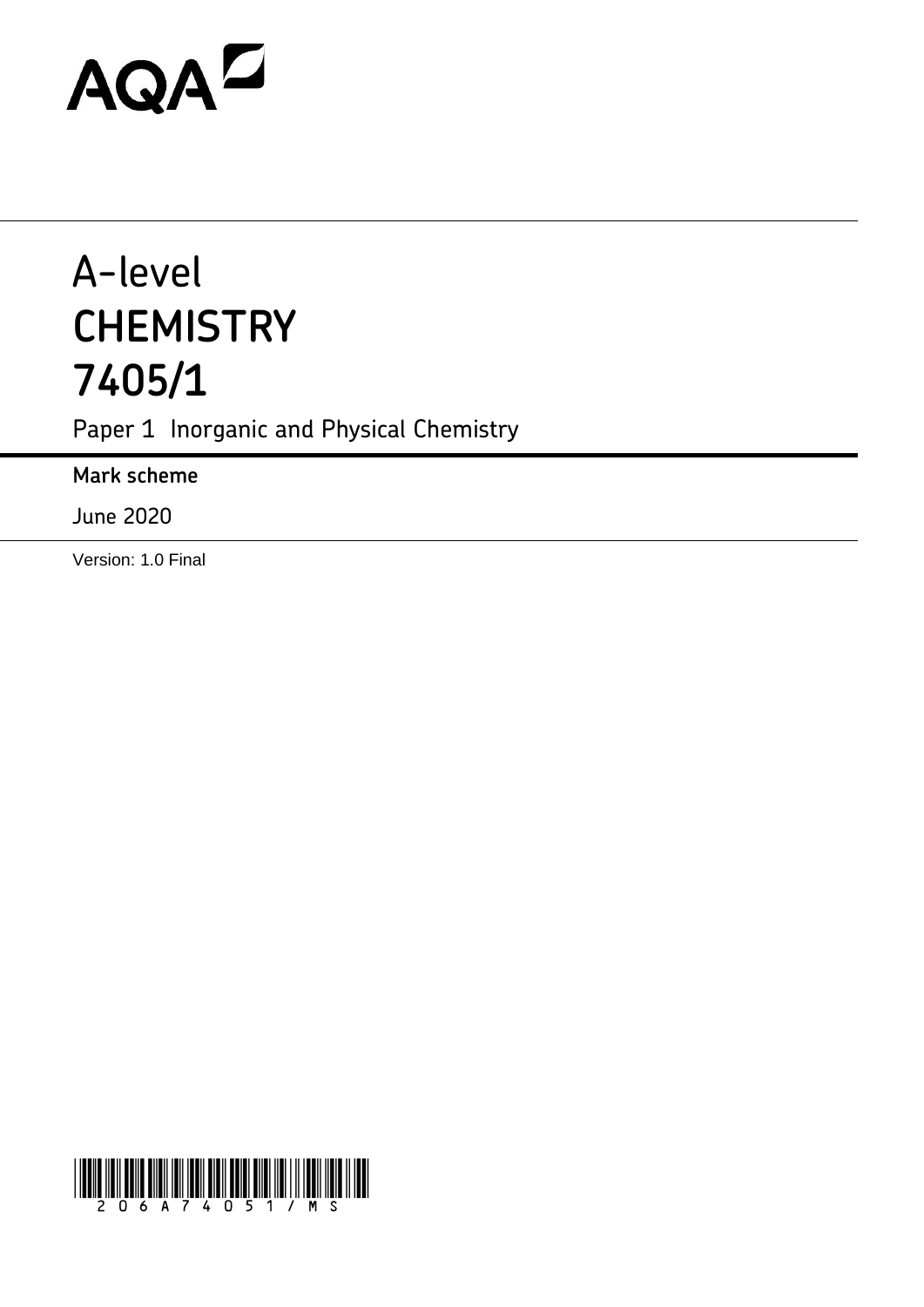Mark schemes are prepared by the Lead Assessment Writer and considered, together with the relevant questions, by a panel of subject teachers. This mark scheme includes any amendments made at the standardisation events which all associates participate in and is the scheme which was used by them in this examination. The standardisation process ensures that the mark scheme covers the students' responses to questions and that every associate understands and applies it in the same correct way. As preparation for standardisation each associate analyses a number of students' scripts. Alternative answers not already covered by the mark scheme are discussed and legislated for. If, after the standardisation process, associates encounter unusual answers which have not been raised they are required to refer these to the Lead Examiner.

It must be stressed that a mark scheme is a working document, in many cases further developed and expanded on the basis of students' reactions to a particular paper. Assumptions about future mark schemes on the basis of one year's document should be avoided; whilst the guiding principles of assessment remain constant, details will change, depending on the content of a particular examination paper.

Further copies of this mark scheme are available from aqa.org.uk

#### **Copyright information**

AQA retains the copyright on all its publications. However, registered schools/colleges for AQA are permitted to copy material from this booklet for their own internal use, with the following important exception: AQA cannot give permission to schools/colleges to photocopy any material that is acknowledged to a third party even for internal use within the centre.

Copyright © 2020 AQA and its licensors. All rights reserved.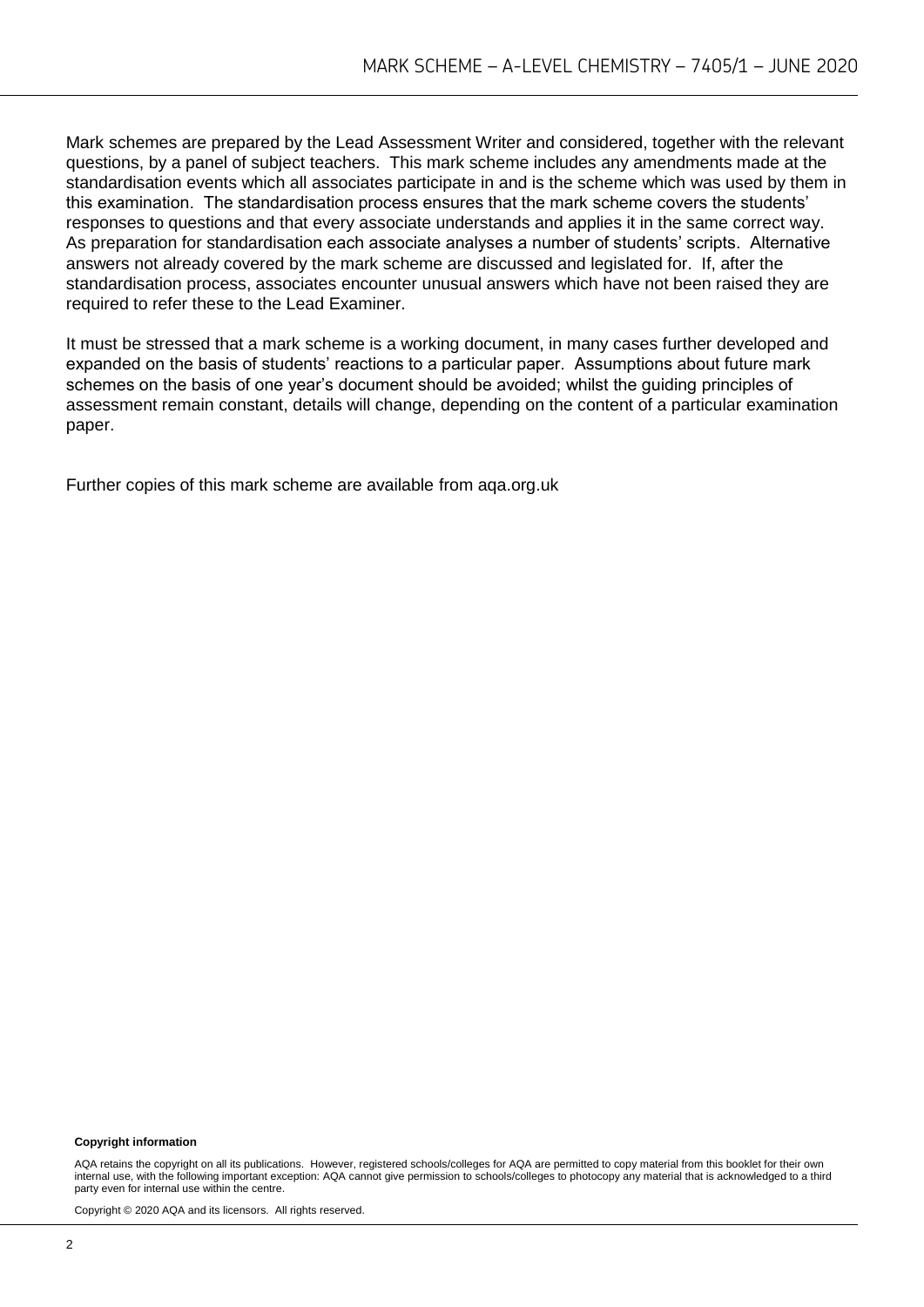### **AS and A-Level Chemistry Mark Scheme Instructions for Examiners**

#### **1. General**

The mark scheme for each question shows:

- the marks available for each part of the question
- the total marks available for the question
- the typical answer or answers which are expected
- extra information to help the examiner make his or her judgement and help to delineate what is acceptable or not worthy of credit or, in discursive answers, to give an overview of the area in which a mark or marks may be awarded.

The extra information in the 'Comments' column is aligned to the appropriate answer in the left-hand part of the mark scheme and should only be applied to that item in the mark scheme.

You should mark according to the contents of the mark scheme. If you are in any doubt about applying the mark scheme to a particular response, consult your Team Leader.

At the beginning of a part of a question a reminder may be given, for example: where consequential marking needs to be considered in a calculation; or the answer may be on the diagram or at a different place on the script.

In general the right-hand side of the mark scheme is there to provide those extra details which might confuse the main part of the mark scheme yet may be helpful in ensuring that marking is straightforward and consistent.

The use of M1, M2, M3 etc in the right-hand column refers to the marking points in the order in which they appear in the mark scheme. So, M1 refers to the first marking point, M2 the second marking point etc.

#### **2. Emboldening**

- **2.1** In a list of acceptable answers where more than one mark is available 'any **two** from' is used, with the number of marks emboldened. Each of the following bullet points is a potential mark.
- **2.2** A bold **and** is used to indicate that both parts of the answer are required to award the mark.
- **2.3** Alternative answers acceptable for a mark are indicated by the use of **OR**. Different terms in the mark scheme are shown by a / ; eg allow smooth / free movement.

#### **3. Marking points**

#### **3.1 Marking of lists**

This applies to questions requiring a set number of responses, but for which students have provided extra responses. The general 'List' principle to be followed in such a situation is that 'right  $+$  wrong = wrong'.

Each error / contradiction negates each correct response. So, if the number of error / contradictions equals or exceeds the number of marks available for the question, no marks can be awarded.

However, responses considered to be neutral (often prefaced by 'Ignore' in the mark scheme) are not penalised.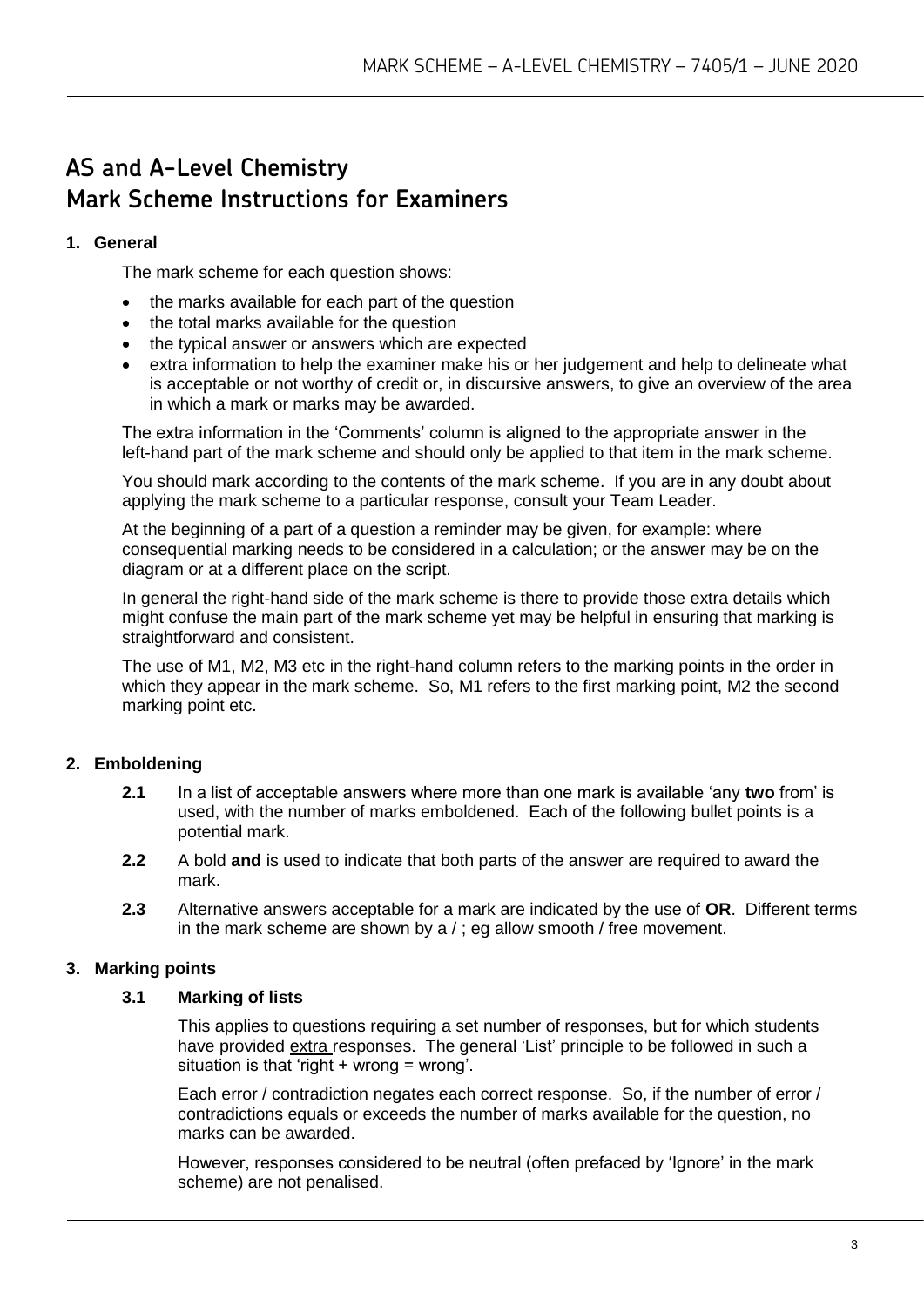| Correct<br>answers | Incorrect<br>answers (ie<br>incorrect rather<br>than neutral) | Mark $(2)$     | Comment                                                                                                           |
|--------------------|---------------------------------------------------------------|----------------|-------------------------------------------------------------------------------------------------------------------|
| 1                  | 0                                                             | 1              |                                                                                                                   |
|                    |                                                               |                | They have not exceeded the maximum<br>number of responses so there is no<br>penalty.                              |
|                    | 2                                                             | 0              | They have exceeded the maximum number<br>of responses so the extra incorrect<br>response cancels the correct one. |
| $\overline{2}$     | 0                                                             | $\overline{2}$ |                                                                                                                   |
| $\overline{2}$     |                                                               |                |                                                                                                                   |
| $\overline{2}$     | $\overline{2}$                                                | 0              |                                                                                                                   |
| 3                  | 0                                                             | 2              | The maximum mark is 2                                                                                             |
| 3                  |                                                               |                | The incorrect response cancels out one of<br>the two correct responses that gained<br>credit.                     |
| 3                  | $\overline{2}$                                                | O              | Two incorrect responses cancel out the two<br>marks gained.                                                       |
| 3                  | 3                                                             | 0              |                                                                                                                   |

For example, in a question requiring 2 answers for 2 marks:

#### **3.2 Marking procedure for calculations**

Full marks should be awarded for a correct numerical answer, without any working shown, unless the question states 'Show your working' or 'justify your answer'. In this case, the mark scheme will clearly indicate what is required to gain full credit.

If an answer to a calculation is incorrect and working is shown, process mark(s) can usually be gained by correct substitution / working and this is shown in the 'Comments' column or by each stage of a longer calculation.

#### **3.3 Errors carried forward, consequential marking and arithmetic errors**

Allowances for errors carried forward are most likely to be restricted to calculation questions and should be shown by the abbreviation ECF or consequential in the marking scheme.

An arithmetic error should be penalised for one mark only unless otherwise amplified in the marking scheme. Arithmetic errors may arise from a slip in a calculation or from an incorrect transfer of a numerical value from data given in a question.

#### **3.4 Equations**

In questions requiring students to write equations, state symbols are generally ignored unless otherwise stated in the 'Comments' column.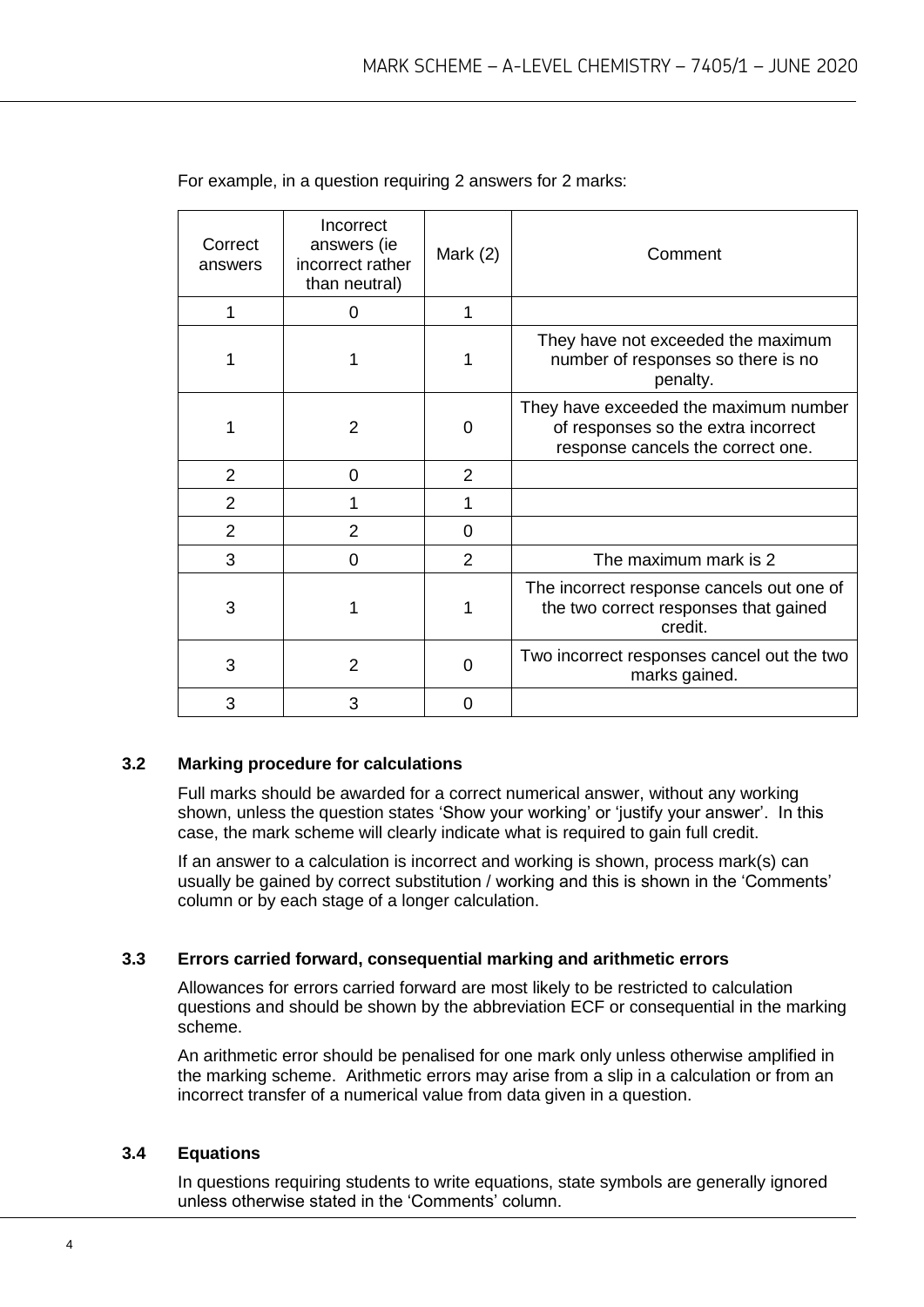Examiners should also credit correct equations using multiples and fractions unless otherwise stated in the 'Comments' column.

#### **3.5 Oxidation states**

In general, the sign for an oxidation state will be assumed to be positive unless specifically shown to be negative.

#### **3.6 Interpretation of 'it'**

Answers using the word 'it' should be given credit only if it is clear that the 'it' refers to the correct subject.

#### **3.7 Phonetic spelling**

The phonetic spelling of correct scientific terminology should be credited **unless** there is a possible confusion with another technical term or if the question requires correct IUPAC nomenclature.

#### **3.8 Brackets**

(…..) are used to indicate information which is not essential for the mark to be awarded but is included to help the examiner identify the sense of the answer required.

#### **3.9 Ignore / Insufficient / Do not allow**

Ignore or insufficient is used when the information given is irrelevant to the question or not enough to gain the marking point. Any further correct amplification could gain the marking point.

Do **not** allow means that this is a wrong answer which, even if the correct answer is given, will still mean that the mark is not awarded.

#### **3.10 Marking crossed out work**

Crossed out work that **has not been** replaced should be marked as if it were not crossed out, if possible. Where crossed out work **has been** replaced, the replacement work and not the crossed out work should be marked.

#### **3.11 Reagents**

The command word 'Identify', allows the student to choose to use **either** the name **or** the formula of a reagent in their answer. In some circumstances, the list principle may apply when both the name and the formula are used. Specific details will be given in mark schemes.

The guiding principle is that a reagent is a chemical which can be taken out of a bottle or container. Failure to identify complete reagents **will be penalised**, but follow-on marks (eg for a subsequent equation or observation) can be scored from an incorrect attempt (possibly an incomplete reagent) at the correct reagent. Specific details will be given in mark schemes.

For example, **no credit** would be given for: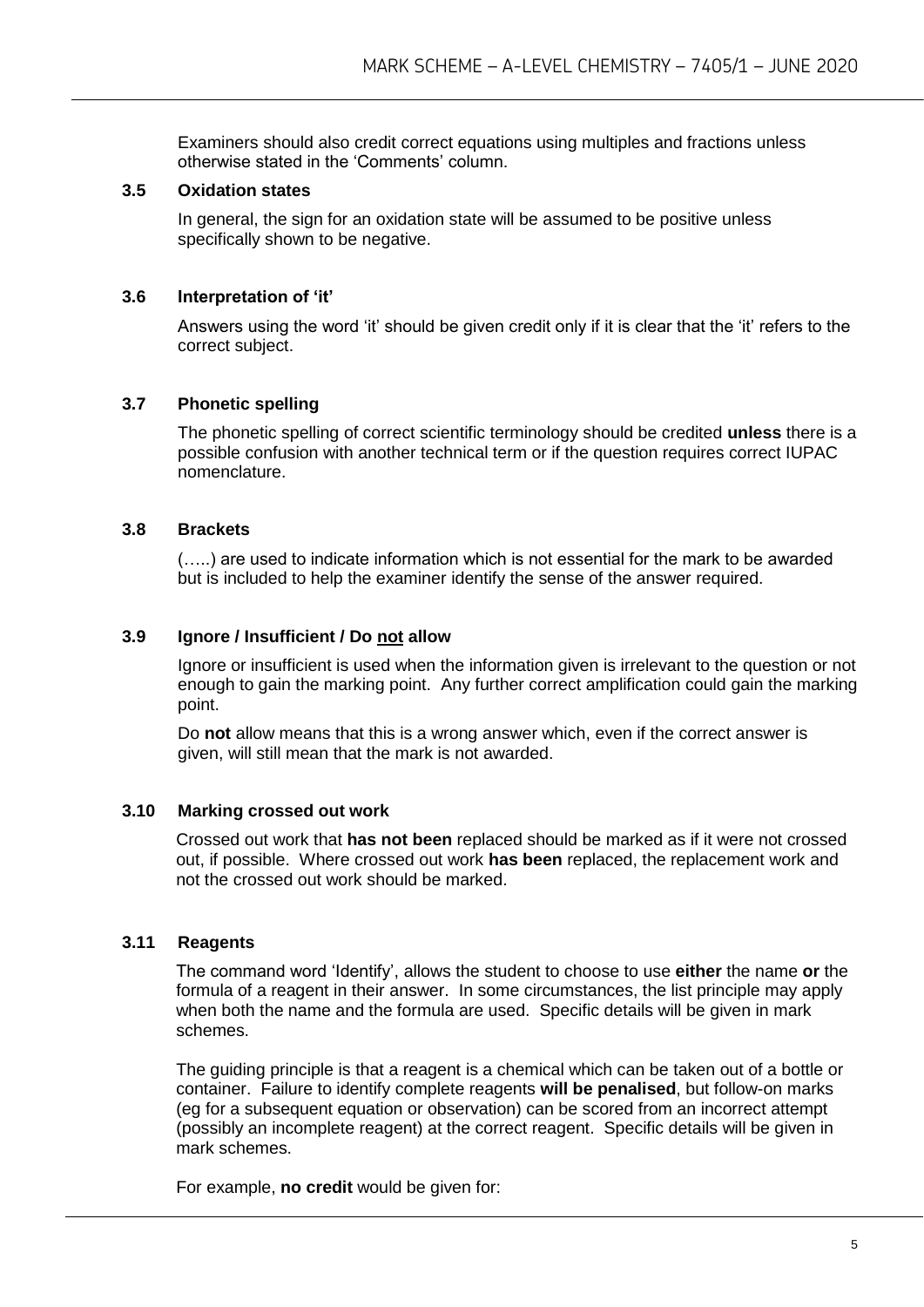- the cyanide ion or CN<sup>-</sup> when the reagent should be potassium cyanide or KCN;
- the hydroxide ion or OH<sup>-</sup> when the reagent should be sodium hydroxide or NaOH;
- the Ag(NH<sub>3</sub>)<sub>2</sub><sup>+</sup> ion when the reagent should be Tollens' reagent (or ammoniacal silver nitrate). In this example, no credit is given for the ion, but credit could be given for a correct observation following on from the use of the ion. Specific details will be given in mark schemes.

In the event that a student provides, for example, **both** KCN and cyanide ion, it would be usual to ignore the reference to the cyanide ion (because this is not contradictory) and credit the KCN. Specific details will be given in mark schemes.

#### **3.12 Organic structures**

Where students are asked to draw organic structures, unless a specific type is required in the question and stated in the mark scheme, these may be given as displayed, structural or skeletal formulas or a combination of all three as long as the result is unambiguous.

In general

- Displayed formulae must show all of the bonds and all of the atoms in the molecule, but need not show correct bond angles.
- Skeletal formulae must show carbon atoms by an angle or suitable intersection in the skeleton chain. Functional groups must be shown and it is essential that all atoms other than C atoms are shown in these (except H atoms in the functional groups of aldehydes, secondary amines and N-substituted amides which do not need to be shown).
- Structures must not be ambiguous, e.g. 1-bromopropane should be shown as  $CH<sub>3</sub>CH<sub>2</sub>CH<sub>2</sub>Br$  and not as the molecular formula  $C<sub>3</sub>H<sub>7</sub>Br$  which could also represent the isomeric 2-bromopropane.
- Bonds should be drawn correctly between the relevant atoms. This principle applies in all cases where the attached functional group contains a carbon atom, eg nitrile, carboxylic acid, aldehyde and acid chloride. The carbon-carbon bond should be clearly shown. Wrongly bonded atoms will be penalised **on every occasion**. (see the examples below)
- The same principle should also be applied to the structure of alcohols. For example, if students show the alcohol functional group as C ─ HO, they should be penalised **on every occasion**.
- Latitude should be given to the representation of  $C C$  bonds in alkyl groups, given that  $CH_3$ — is considered to be interchangeable with  $H_3C$ — even though the latter would be preferred.
- Similar latitude should be given to the representation of amines where  $NH_{2}$  C will be allowed, although  $H_2N-C$  would be preferred.
- Poor presentation of vertical C ─ CH<sup>3</sup> bonds or vertical C ─ NH<sup>2</sup> bonds should **not** be penalised. For other functional groups, such as  $-$  OH and  $-$  CN, the limit of tolerance is the half-way position between the vertical bond and the relevant atoms in the attached group.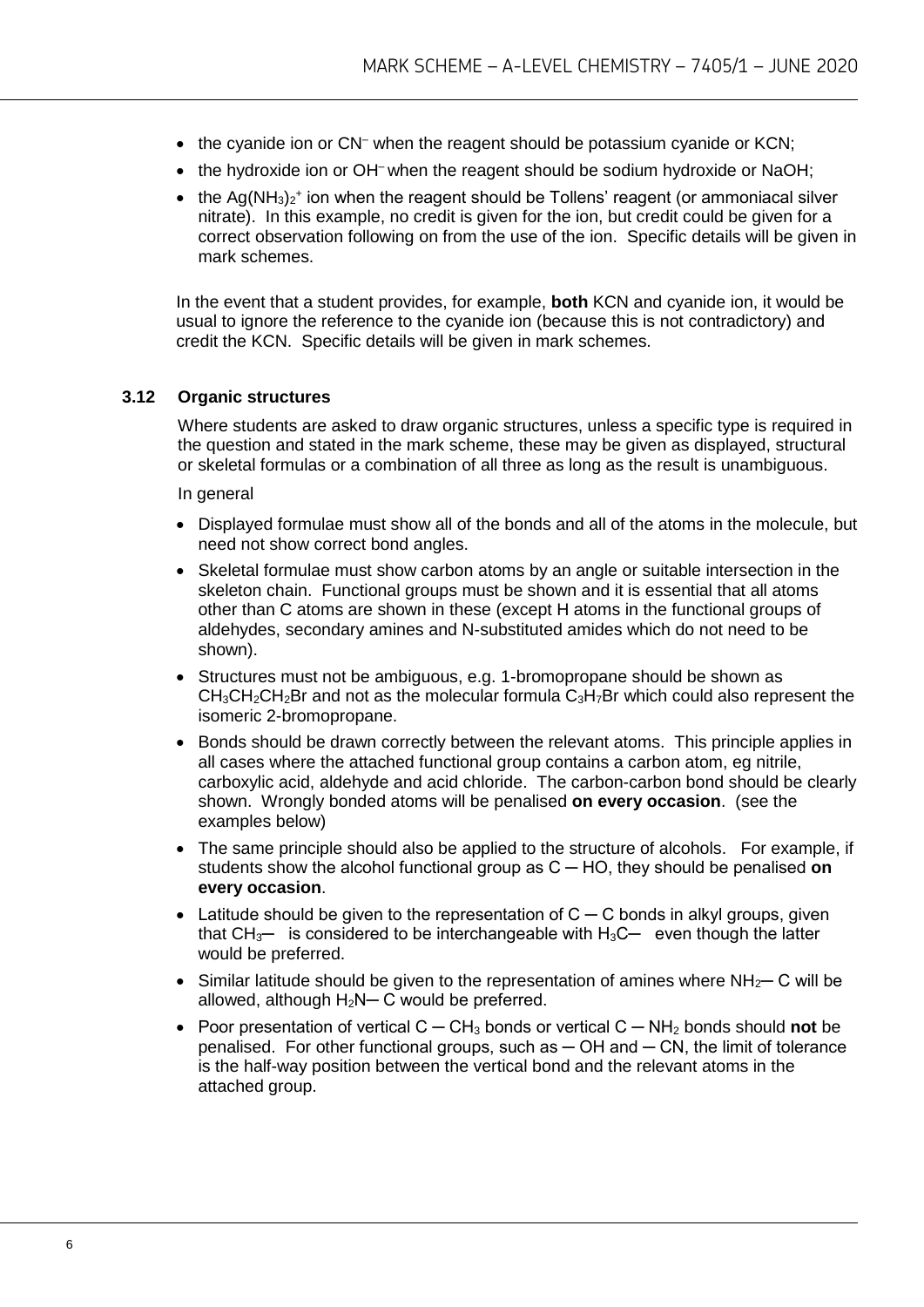

By way of illustration, the following would apply.

- Representation of CH<sup>2</sup> by C−H<sup>2</sup> will be penalised
- Some examples are given here of **structures** for specific compounds that should **not** gain credit (but, exceptions **may** be made in the context of balancing equations)

| CH <sub>3</sub> COH                | for | ethanal |
|------------------------------------|-----|---------|
| CH <sub>3</sub> CH <sub>2</sub> HO | for | ethanol |
| OHCH <sub>2</sub> CH <sub>3</sub>  | for | ethanol |
| $C_2H_6O$                          | for | ethanol |
| CH <sub>2</sub> CH <sub>2</sub>    | for | ethene  |
| CH <sub>2</sub> .CH <sub>2</sub>   | for | ethene  |
| CH <sub>2</sub> :CH <sub>2</sub>   | for | ethene  |

• Each of the following **should gain credit** as alternatives to correct representations of the structures.

| $CH2 = CH2$                      | for   | ethene, $H_2C = CH_2$                              |
|----------------------------------|-------|----------------------------------------------------|
| $\mathsf{CH}_3\mathsf{CHOHCH}_3$ | tor – | propan-2-ol, CH <sub>3</sub> CH(OH)CH <sub>3</sub> |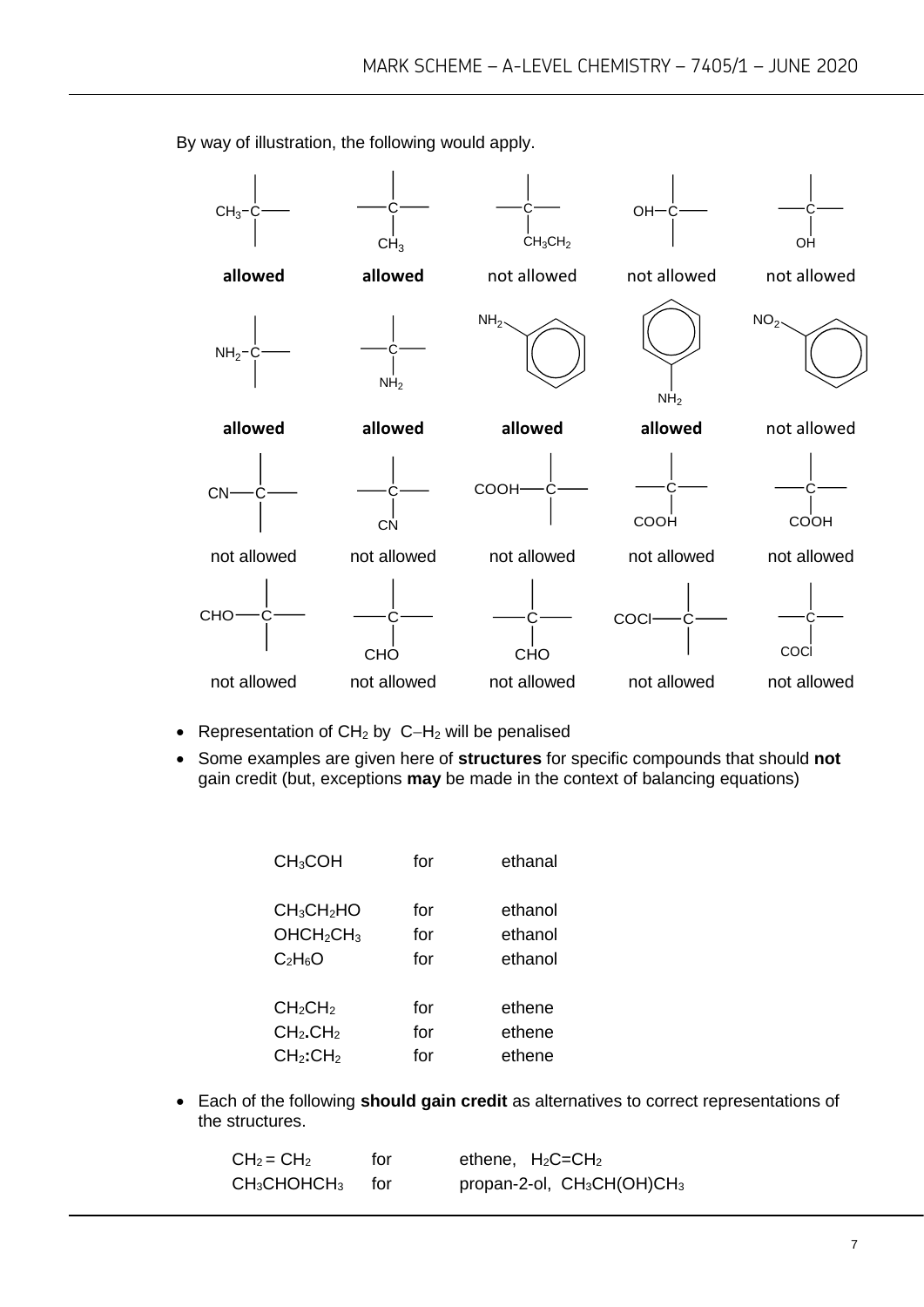- In most cases, the use of 'sticks' to represent C ─ H bonds in a structure should **not** be penalised. The exceptions to this when "sticks" will be penalised include
	- structures in mechanisms where the C ─ H bond is essential (eg elimination reactions in halogenoalkanes and alcohols)
	- when a displayed formula is required
	- when a skeletal structure is required or has been drawn by the candidate.

#### **3.13 Organic names**

As a general principle, non-IUPAC names or incorrect spelling or incomplete names should **not** gain credit. Some illustrations are given here.

Unnecessary but not wrong numbers will **not** be penalised such as the number '2' in 2 methylpropane or the number '1' in 2-chlorobutan-1-oic acid.

| but-2-ol                | should be butan-2-ol                                        |
|-------------------------|-------------------------------------------------------------|
| 2-hydroxybutane         | should be butan-2-ol                                        |
| butane-2-ol             | should be butan-2-ol                                        |
| 2-butanol               | should be butan-2-ol                                        |
| ethan-1,2-diol          | should be ethane-1,2-diol                                   |
| 2-methpropan-2-ol       | should be 2-methylpropan-2-ol                               |
| 2-methylbutan-3-ol      | should be 3-methylbutan-2-ol                                |
| 3-methylpentan          | should be 3-methylpentane                                   |
| 3-mythylpentane         | should be 3-methylpentane                                   |
| 3-methypentane          | should be 3-methylpentane                                   |
| propanitrile            | should be propanenitrile                                    |
| aminethane              | should be ethylamine (although aminoethane can gain credit) |
| 2-methyl-3-bromobutane  | should be 2-bromo-3-methylbutane                            |
| 3-bromo-2-methylbutane  | should be 2-bromo-3-methylbutane                            |
| 3-methyl-2-bromobutane  | should be 2-bromo-3-methylbutane                            |
| 2-methylbut-3-ene       | should be 3-methylbut-1-ene                                 |
| difluorodichloromethane | should be dichlorodifluoromethane                           |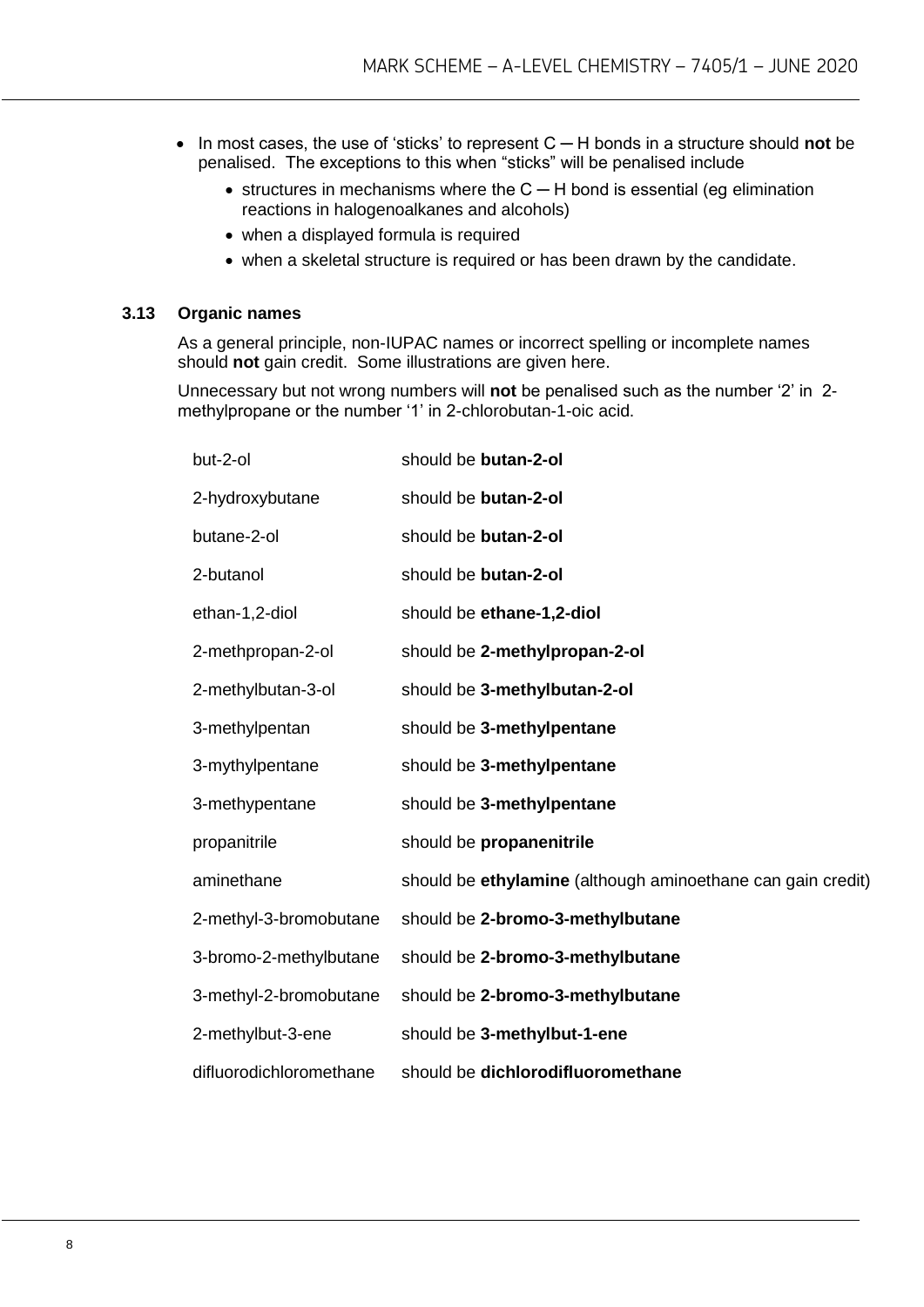#### **3.14 Organic reaction mechanisms**

Curly arrows should originate either from a lone pair of electrons or from a bond.

**The following representations** should not gain credit **and will be penalised each time**  within a clip.



For example, the following would score zero marks



When the curly arrow is showing the formation of a bond to an atom, the arrow can go directly to the relevant atom, alongside the relevant atom or **more than half-way** towards the relevant atom.

In free-radical substitution:

- the absence of a radical dot should be penalised **once only** within a clip.
- the use of half-headed arrows is not required, but the use of double-headed arrows or the incorrect use of half-headed arrows in free-radical mechanisms should be penalised **once only** within a clip.

The correct use of skeletal formulae in mechanisms is acceptable, but where a C-H bond breaks, both the bond and the H must be drawn to gain credit.

#### **3.15 Extended responses**

#### **For questions marked using a 'Levels of Response' mark scheme:**

Level of response mark schemes are broken down into three levels, each of which has a descriptor. Each descriptor contains two statements. The first statement is the Chemistry content statement and the second statement is the communication statement.

#### **Determining a level**

Start at the lowest level of the mark scheme and use it as a ladder to see whether the answer meets the Chemistry content descriptor for that level. The descriptor for the level indicates the qualities that might be seen in the student's answer for that level. If it meets the lowest level, then go to the next one and decide if it meets this level, and so on, until you have a match between the level descriptor and the answer.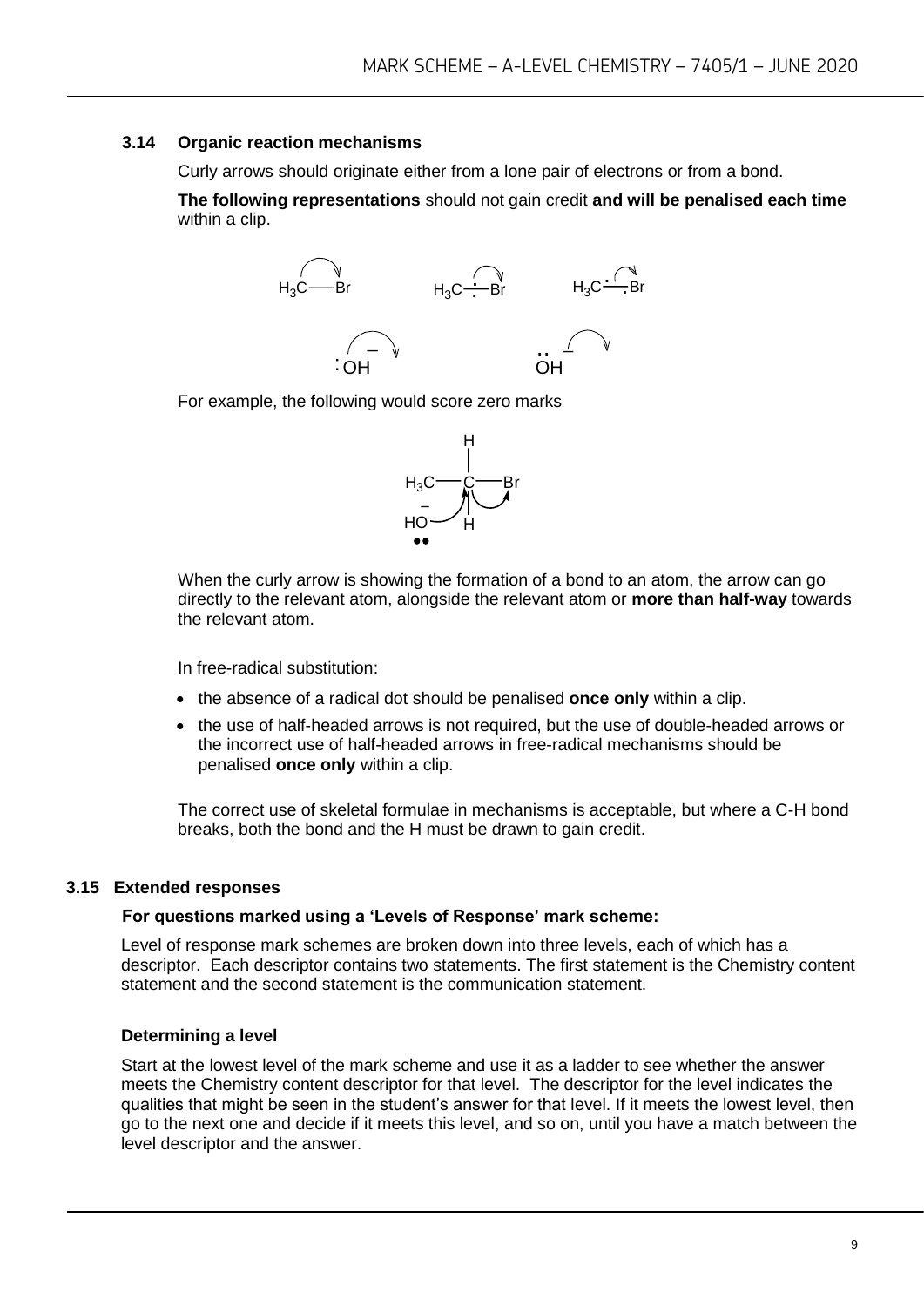When assigning a level you should look at the overall quality of the answer and not look to pick holes in small and specific parts of the answer where the student has not performed quite as well as the rest. If the answer covers different aspects of different levels of the mark scheme you should use a best fit approach for defining the level.

Once the level has been decided, the mark within the level is determined by the communication statement:

• If the answer completely matches the communication descriptor, award the higher mark within the level.

• If the answer does not completely match the communication descriptor, award the lower mark within the level

The exemplar materials used during standardisation will help you to determine the appropriate level. There will be an exemplar in the standardising materials which will correspond with each level of the mark scheme and for each mark within each level. This answer will have been awarded a mark by the Lead Examiner. You can compare the student's answer with the exemplar to determine if it is the same standard, better or worse than the example. You can then use this to allocate a mark for the answer based on the Lead Examiner's mark on the exemplar.

You may well need to read back through the answer as you apply the mark scheme to clarify points and assure yourself that the level and the mark are appropriate.

Indicative content in the mark scheme is provided as a guide for examiners. It is not intended to be exhaustive and you must credit other chemically valid points. Students may not have to cover all of the points mentioned in the indicative content to reach the highest level of the mark scheme. The mark scheme will state how much chemical content is required for the highest level.

An answer which contains nothing of relevance to the question must be awarded no marks.

#### **For other extended response answers:**

Where a mark scheme includes linkage words (such as 'therefore', 'so', 'because' etc), these are optional. However, a student's marks for the question may be limited if they do not demonstrate the ability to construct and develop a sustained line of reasoning which is coherent, relevant, substantiated and logically structured. In particular answers in the form of bullet pointed lists may not be awarded full marks if there is no indication of logical flow between each point or if points are in an illogical order.

The mark schemes for some questions state that the maximum mark available for an extended response answer is limited if the answer is not coherent, relevant, substantiated and logically structured. During the standardisation process, the Lead Examiner will provide marked exemplar material to demonstrate answers which have not met these criteria. You should use these exemplars as a comparison when marking student answers.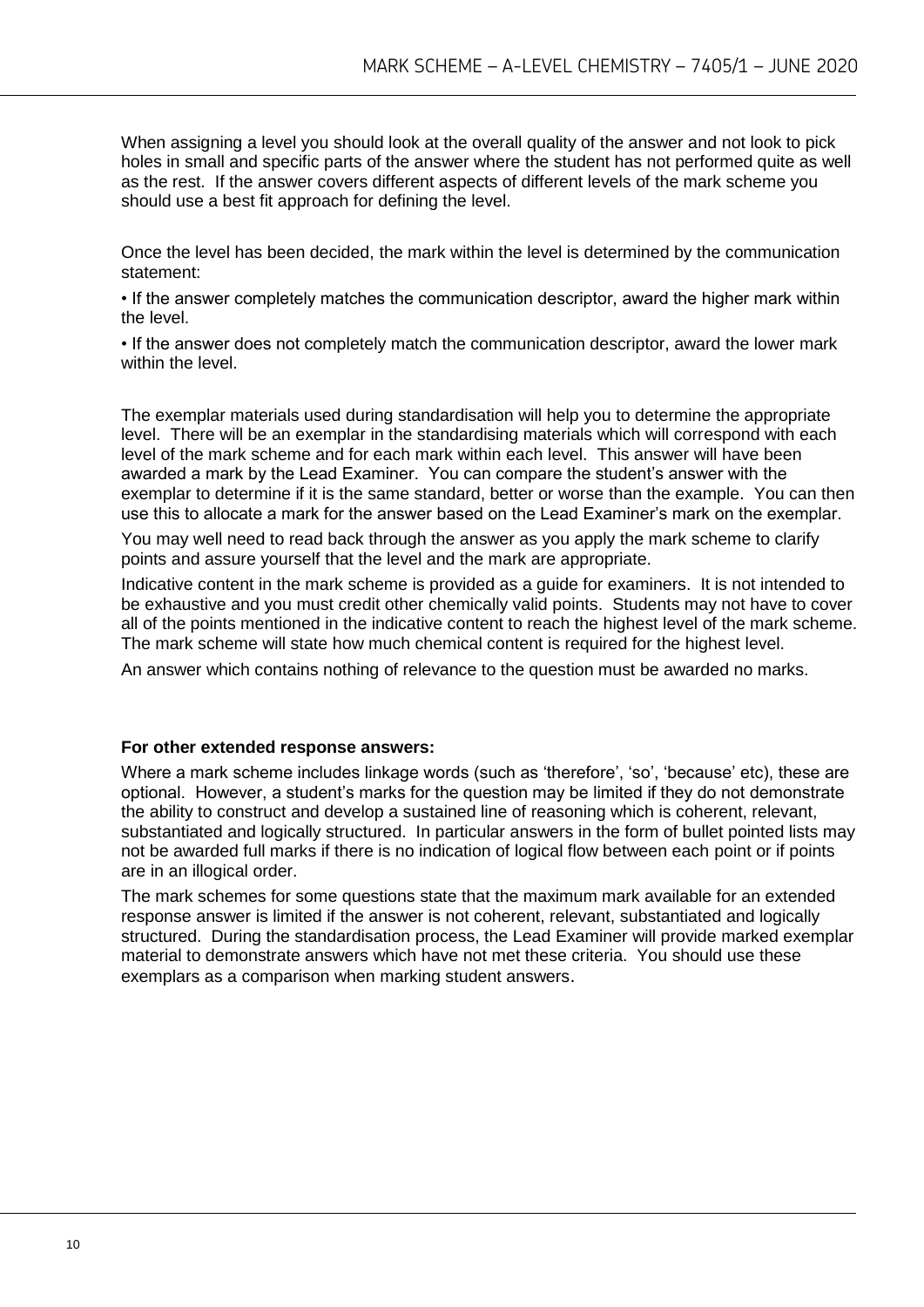| Question | <b>Answers</b>                                                                                                                                           | <b>Additional comments/Guidelines</b>      | <b>Mark</b> |
|----------|----------------------------------------------------------------------------------------------------------------------------------------------------------|--------------------------------------------|-------------|
|          | M1<br>$\Delta_i H = \Delta_a H(Sr) + 2\Delta_a H(Cl) + \Delta_{1st}{}_{IE}H(Sr) + \Delta_{2nd}{}_{IE}H(Sr) + 2\Delta_{EA}H$<br>$(Cl) + \Delta_{LE}H(Sr)$ |                                            | 1           |
|          | Or                                                                                                                                                       |                                            |             |
|          | $-828 = 164 + (2 \times 121) + 548 + 1060 + (2 \times \Delta_{EA}H) + (-2112)$                                                                           |                                            | $\mathbf 1$ |
| 01.1     | M2 $2 \times \Delta_{EA}H = -730$                                                                                                                        |                                            |             |
|          | M3 $\Delta_{EA}H = -365$ (kJ mol <sup>-1</sup> )                                                                                                         | Allow $M3 = M2 \div 2$                     | $\mathbf 1$ |
|          |                                                                                                                                                          | $(+)$ 365, $-304.5$ , and $-730 = 2$ marks |             |
|          |                                                                                                                                                          | $(+)$ 304.5, $(+)$ 730 and $-609 = 1$ mark |             |
|          |                                                                                                                                                          | $(+) 609 = 0$ marks                        |             |
|          |                                                                                                                                                          |                                            | 1           |
|          | MgCl <sub>2</sub><br>$-2018$                                                                                                                             |                                            |             |
| 01.2     | MgO<br>$-2493$                                                                                                                                           | All three lines must be shown              |             |
|          | BaCl <sub>2</sub><br>$-3889$                                                                                                                             |                                            |             |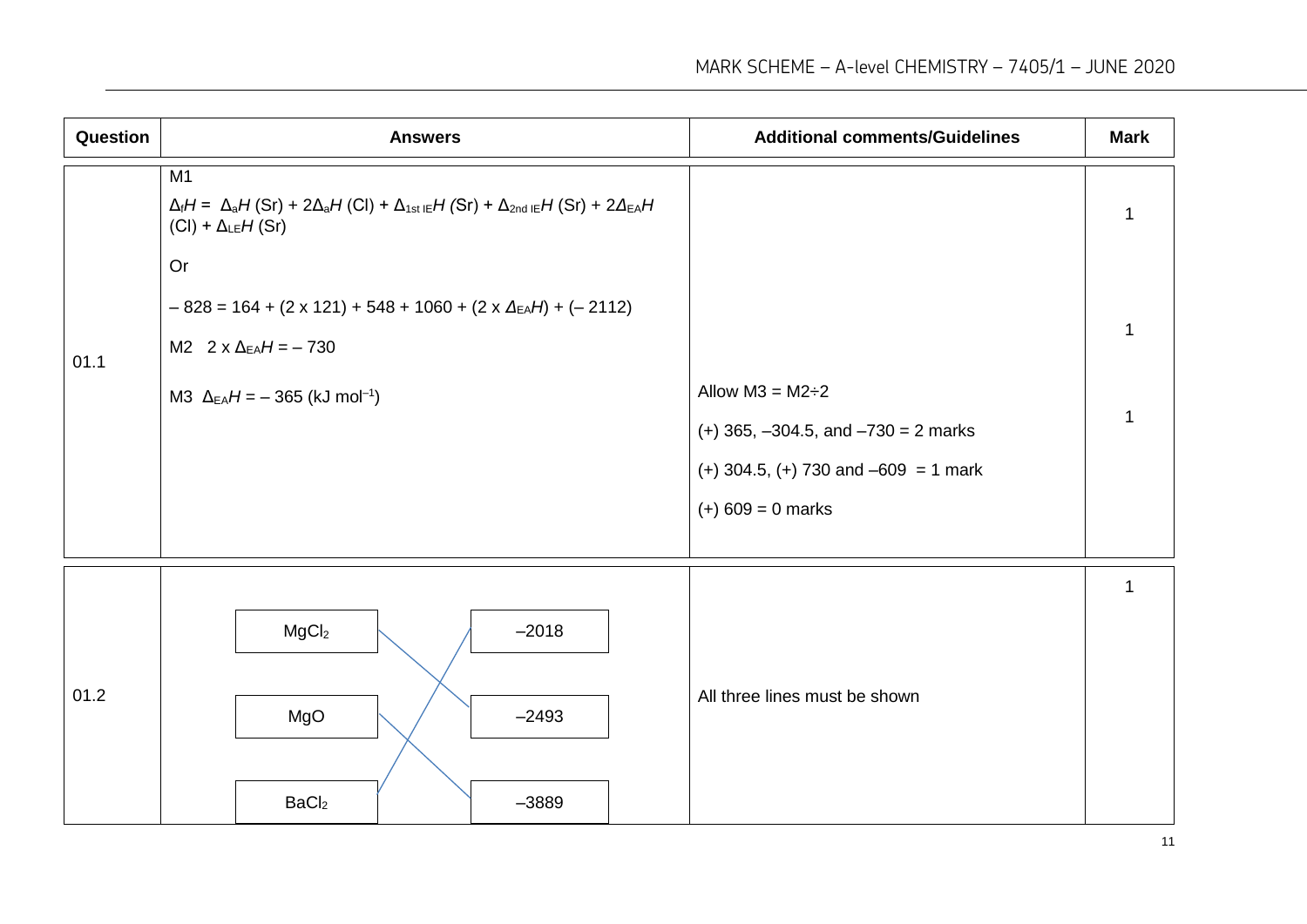|      | (Has) covalent character or partial covalent bonding (as well as<br>ionic bonding) | Allow chloride ion has been polarised or chloride<br><b>ion</b> distorted |  |
|------|------------------------------------------------------------------------------------|---------------------------------------------------------------------------|--|
|      |                                                                                    | Ignore not perfectly ionic                                                |  |
| 01.3 |                                                                                    | Ignore ions are not spheres                                               |  |
|      |                                                                                    | Do not allow references to molecules or ions with<br>covalent character   |  |
|      |                                                                                    | Do not allow it is covalently bonded alone                                |  |
|      |                                                                                    |                                                                           |  |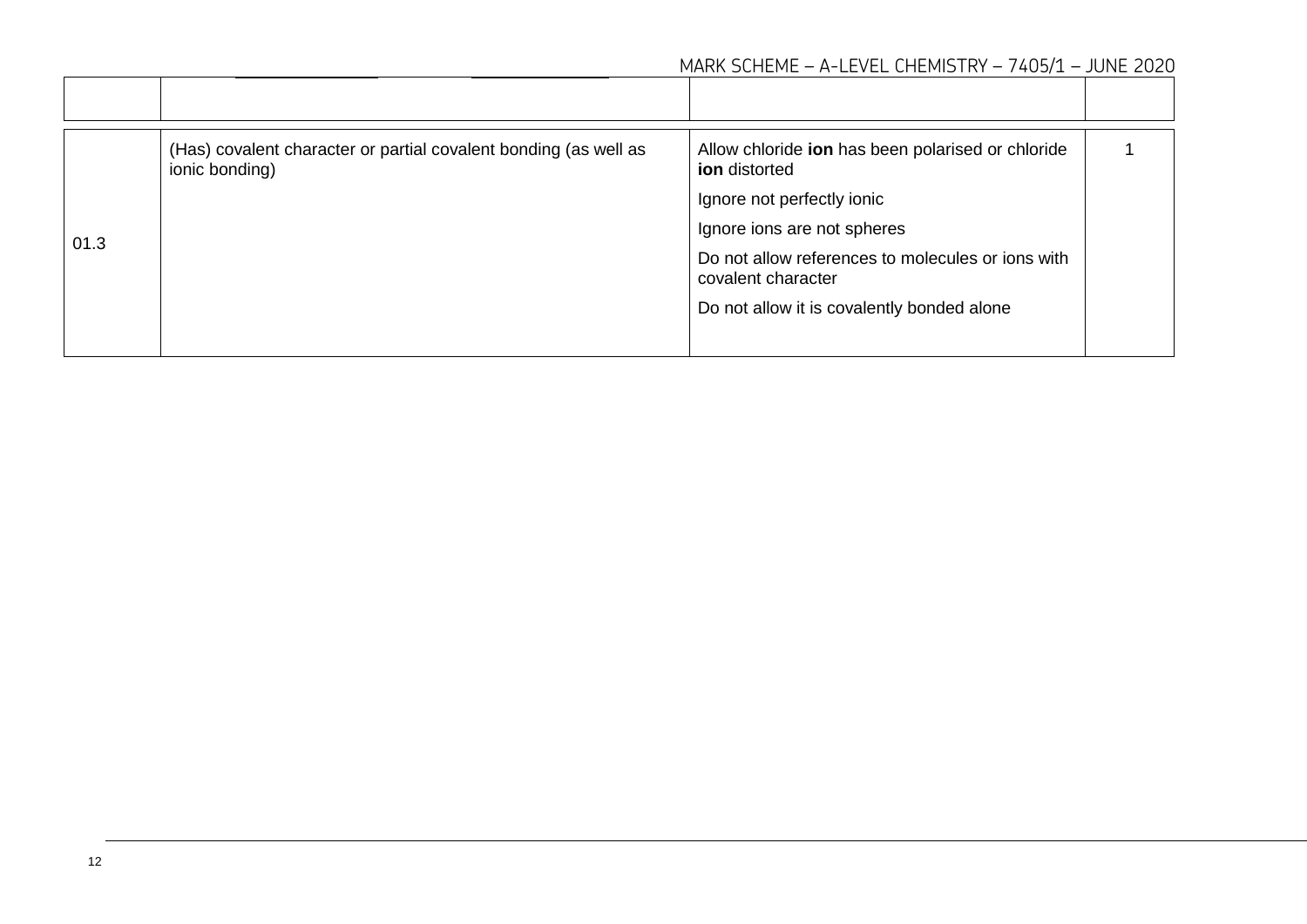|      | M1 (From Li <sup>+</sup> to K <sup>+</sup> ) size (of ion) increases OR charge density (of<br>ion) decreases                                                                                                               | M1 Allow K+ has more shells or larger distance<br>between nucleus and outer electrons or larger<br>ionic radius<br>Do not allow atomic radius or molecules |  |
|------|----------------------------------------------------------------------------------------------------------------------------------------------------------------------------------------------------------------------------|------------------------------------------------------------------------------------------------------------------------------------------------------------|--|
| 01.4 | M2 (Electrostatic) attraction between metal ion and $O5$ of water<br>decreases or attraction between lone pair on O and + ion<br>decreases                                                                                 | M2 Not dependent on M1                                                                                                                                     |  |
|      |                                                                                                                                                                                                                            | Allow converse arguments                                                                                                                                   |  |
|      | M1 $\Delta_{sol}H = \Delta_{LEdissociation}H + \Delta_{hyd}H (Ca^{2+}) + 2x \Delta_{hyd}H (Br)$<br>or<br>$M1 - 110 = 2176 + (-1650) + 2x \Delta_{\text{hyd}}H(\text{Br}^{-})$<br>M2 $(2x \Delta_{\text{hyd}}H(Br)) = -636$ |                                                                                                                                                            |  |
|      |                                                                                                                                                                                                                            |                                                                                                                                                            |  |
| 01.5 | M3 $\Delta_{\text{hyd}}H(\text{Br}^-) = -318$ (kJ mol <sup>-1</sup> )                                                                                                                                                      | Allow $M3 = M2 \div 2$                                                                                                                                     |  |
|      |                                                                                                                                                                                                                            | $(+)1858, (+)318$ and $-636 = 2$ marks                                                                                                                     |  |
|      |                                                                                                                                                                                                                            | $+3716$ , $-1858$ and $(+)636 = 1$ mark                                                                                                                    |  |
|      |                                                                                                                                                                                                                            | $-3716 = 0$ marks                                                                                                                                          |  |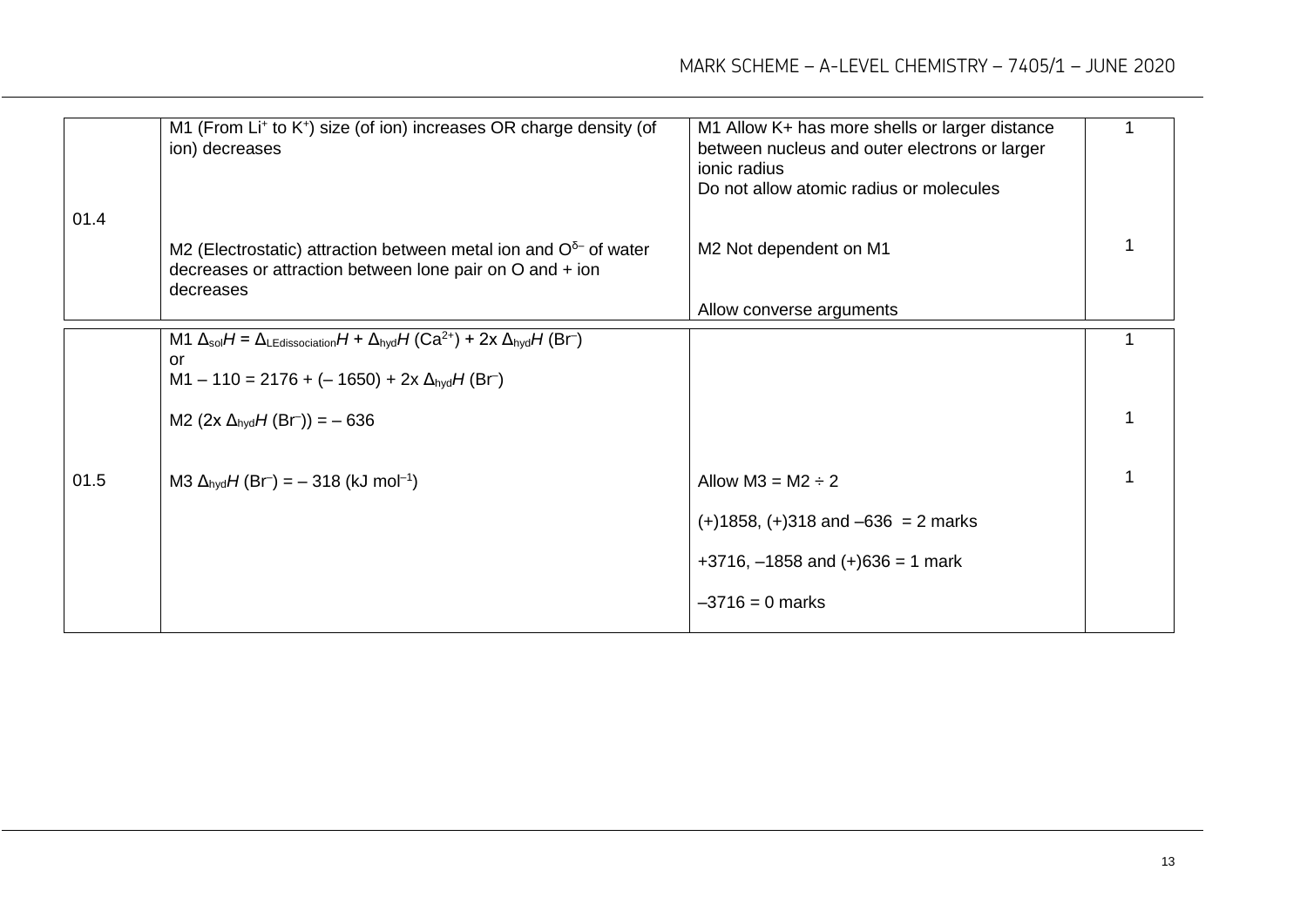| Question | <b>Answers</b>                                                                                                                                                                                                                                                                                                                                                                                                                                                                                                                                                                                                                            | <b>Additional comments/Guidelines</b>                                                                                          | <b>Mark</b> |
|----------|-------------------------------------------------------------------------------------------------------------------------------------------------------------------------------------------------------------------------------------------------------------------------------------------------------------------------------------------------------------------------------------------------------------------------------------------------------------------------------------------------------------------------------------------------------------------------------------------------------------------------------------------|--------------------------------------------------------------------------------------------------------------------------------|-------------|
| 02.1     | Average / mean mass of 1 atom (of an element)<br>1/12 mass of one atom of $12C$<br><b>OR</b><br>Average / mean mass of atoms of an element<br>$1/12$ mass of one atom of $12C$<br><b>OR</b><br>Average / mean mass of atoms of an element x12<br>mass of one atom of $12C$<br><b>OR</b><br>(Average) mass of one mole of atoms<br>$1/12$ mass of one mole of $12C$<br><b>OR</b><br>(Weighted) average mass of all the isotopes<br>$1/12$ mass of one atom of $12C$<br><b>OR</b><br>Average mass of an atom/isotope compared to/relative<br>to C-12 on a scale in which an atom of C-12 has a<br>mass of 12<br>This expression $= 2$ marks | If moles and atoms mixed, $max = 1$<br>Mark top and bottom line independently.<br>All key terms must be present for each mark. |             |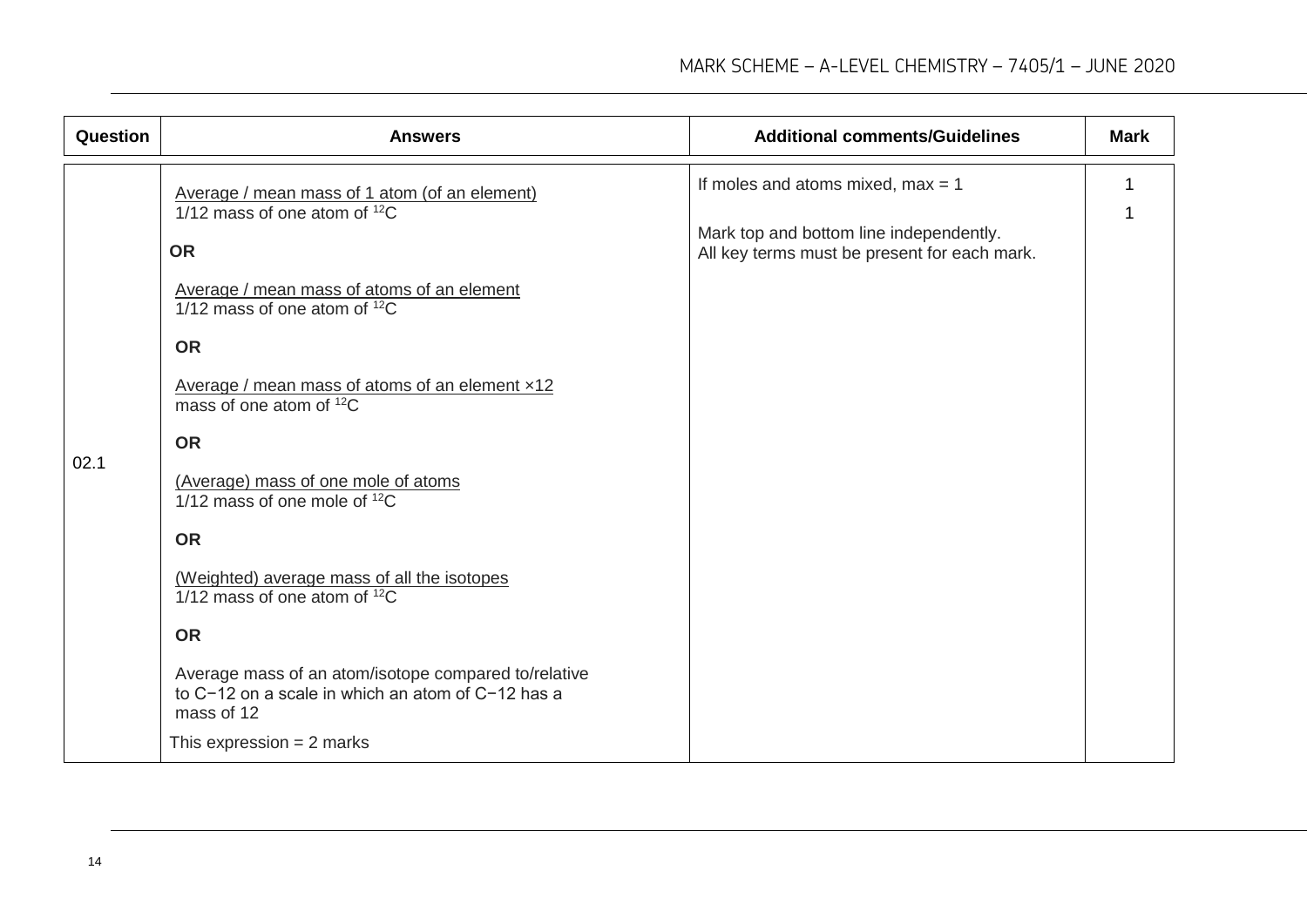|      | % of ${}^{50}Cr$ and ${}^{53}Cr = 13.9%$<br>M1                            | If x used for $50Cr$ and $53Cr$ or x and y, max 2<br>marks = $M1$ and $M4$ | 1 |
|------|---------------------------------------------------------------------------|----------------------------------------------------------------------------|---|
|      |                                                                           | <b>Alternative M2</b>                                                      |   |
|      | Let % of ${}^{53}Cr = x\%$ and Let % of ${}^{50}Cr = (13.9 - x)\%$        | Let % of $53Cr = (13.9\% - x)\%$ and % of $50Cr =$<br>$x\%$                |   |
| 02.2 | M <sub>2</sub><br>$52.1 = 50(13.9 - x) + (52 \times 86.1) + 53(x)$<br>100 | $52.1 = 53(13.9 - x)+(52 \times 86.1)+50x$<br>M2<br>100                    |   |
|      | <b>OR</b>                                                                 | <b>OR</b>                                                                  |   |
|      | $3x = 37.8$                                                               | $3x = 3.9$                                                                 |   |
|      | $x = % of 53Cr = 12.6%$<br>M3                                             |                                                                            |   |
|      | % of ${}^{50}Cr = 1.3%$<br>M4                                             | $M4 = M1 - M3$                                                             | 1 |
|      |                                                                           |                                                                            |   |
|      | M1 (Same) number of protons OR electrons                                  | Do not allow same electronic configuration for M1                          |   |
| 02.3 | M2 (Different) number of neutrons                                         |                                                                            |   |
|      | M1 (lons will interact with and) be accelerated (by an electric           | Allow (ions) accelerated to a negative plate                               | 1 |
|      | field)                                                                    | Do not allow magnetic field                                                |   |
| 02.4 |                                                                           |                                                                            |   |
|      | M2 lons create a current when hitting the detector OR                     | Allow (ions) can be detected                                               |   |
|      | ions create a current in the detector/electron multiplier.                |                                                                            |   |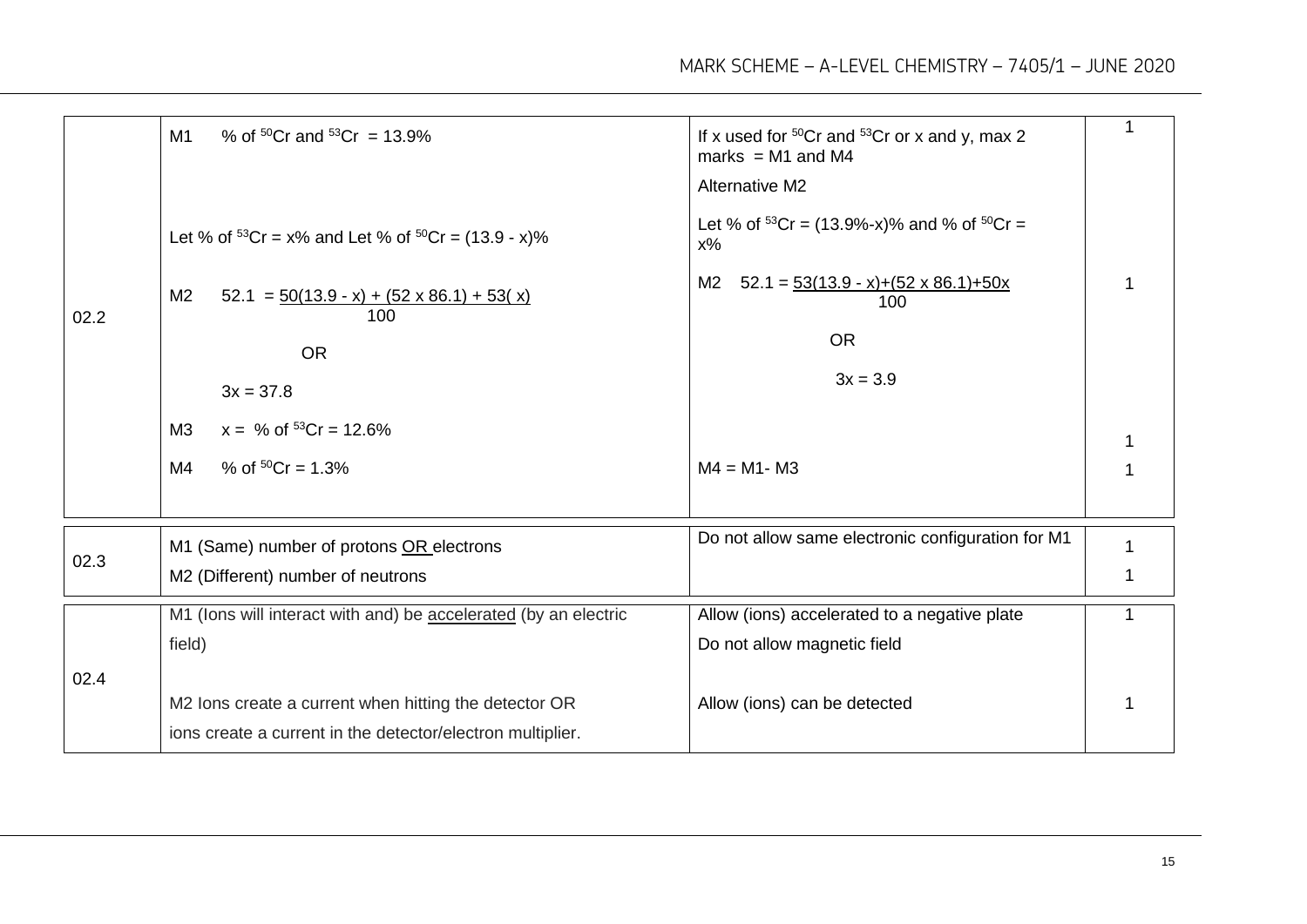|      | M1 Mass of ion = $8.8. \times 10^{-26}$ kg                                                                            | M1 Mass of ion in kg                                                                                                                                    | $\mathbf{1}$ |
|------|-----------------------------------------------------------------------------------------------------------------------|---------------------------------------------------------------------------------------------------------------------------------------------------------|--------------|
|      | M2 $v^2 = 2KE = v^2 = 2 \times 1.102 \times 10^{-13}$ (= 2.504 x 10 <sup>12</sup> )<br>$m = 8.8 \times 10^{-26}$      | M2 Rearrangement<br>Alternative M2 $v = \sqrt{\frac{2KE}{m}}$                                                                                           | $\mathbf{1}$ |
|      | M3 $v = \sqrt{(\frac{2 \times 1.102 \times 10^{-13}}{8.8 \times 10^{-26}})} = 1.58 \times 10^6 \text{ (ms}^{-1)}$     | M3: Calculating v by taking $\sqrt{v}$                                                                                                                  | $\mathbf{1}$ |
|      | M4 $v = d$                                                                                                            | M4: Recall of $v = d/t$                                                                                                                                 | 1            |
|      | M5 $t = 7.9(0) \times 10^{-7}$ (s) (2sf or more)                                                                      | M5: Calculating t                                                                                                                                       | $\mathbf 1$  |
|      | Alternative                                                                                                           | Alternative                                                                                                                                             |              |
| 02.5 | M1 Mass of ion = $8.8. \times 10^{-26}$ kg                                                                            | M1 Mass of ion in kg                                                                                                                                    | $\mathbf 1$  |
|      | M2 $KE = \frac{mq^2}{2t^2}$ or $v = \frac{q}{t}$                                                                      | M2 Recall of $v = d/t$                                                                                                                                  | 1            |
|      |                                                                                                                       | M3 Rearrangement                                                                                                                                        |              |
|      | M3 $t^2 = \frac{m\delta^2}{2KE}$ OR $\frac{8.8 \cdot x \cdot 10^{-26} \times 1.25^2}{2 \times 1.102 \times 10^{-13}}$ |                                                                                                                                                         | $\mathbf 1$  |
|      |                                                                                                                       | M4: Correct calculation to get t <sup>2</sup>                                                                                                           | $\mathbf{1}$ |
|      | M4 $t^2$ = 6.24 x 10 <sup>-13</sup>                                                                                   |                                                                                                                                                         |              |
|      | M5 $t = 7.9(0) \times 10^{-7}$ (s) (2sf or more)                                                                      | M5: Calculating t by taking square root of M4                                                                                                           | 1            |
|      |                                                                                                                       | Allow answers consequential on incorrect M1<br>If mass in g calculated = 8.8. $\times$ 10 <sup>-23</sup> , then<br>$t = 2.5 \times 10^{-5}$ s (4 marks) |              |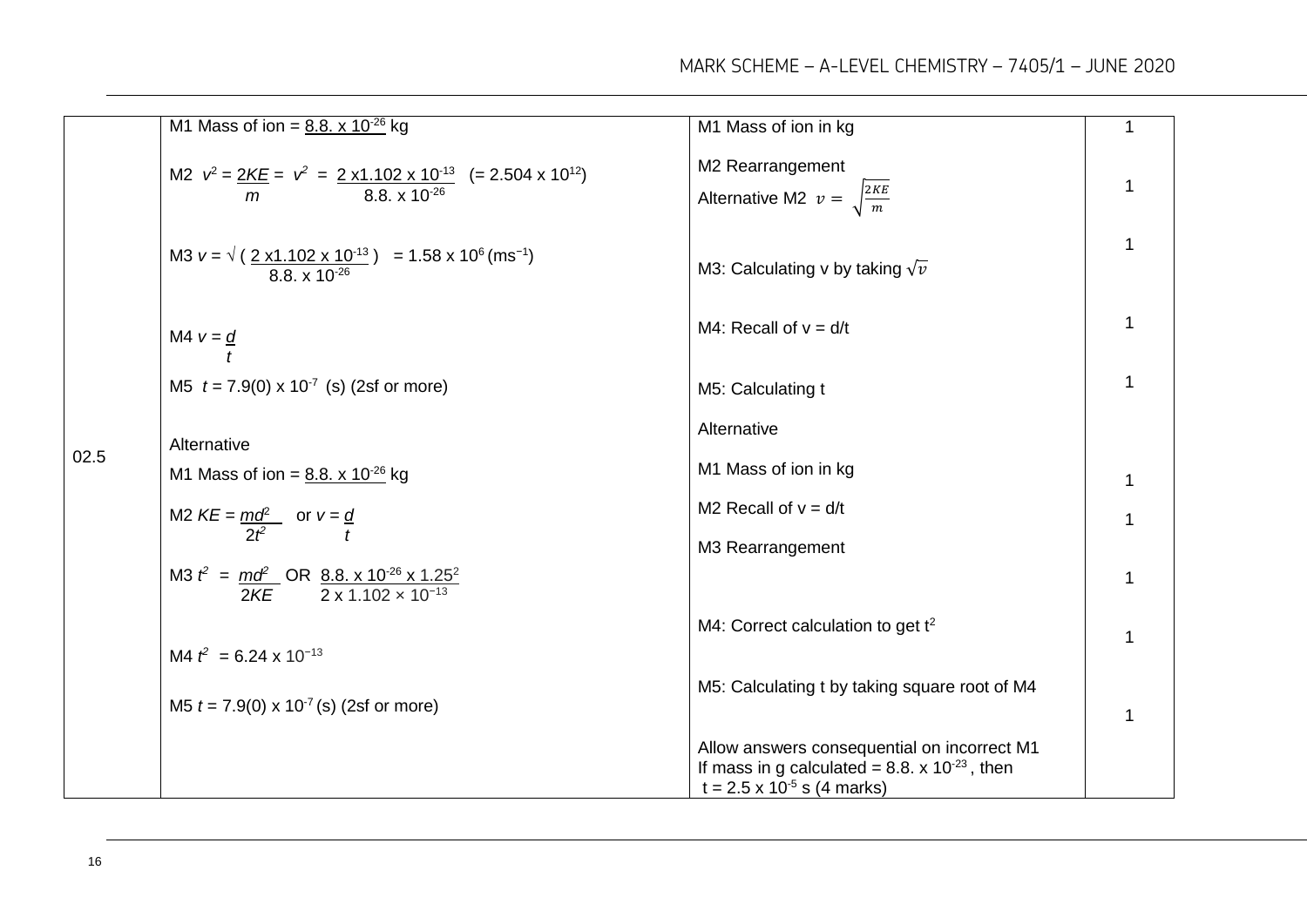| <b>Question</b> | <b>Answers</b>                                                                | <b>Additional comments/Guidelines</b>                                  | <b>Mark</b> |
|-----------------|-------------------------------------------------------------------------------|------------------------------------------------------------------------|-------------|
| 03.1            | Cross at 1580                                                                 | Allow a cross drawn for Si that is between the<br>values for Mg and Al |             |
|                 | M1 Na                                                                         |                                                                        |             |
|                 |                                                                               | M2 Allow $Q^{+}(g) \rightarrow Q^{2+}(g) + e^{-}$                      |             |
| 03.2            | M2 $Na^+(g) \rightarrow Na^{2+}(g) + e^-$                                     | State symbols essential                                                |             |
|                 |                                                                               | Allow correct equation consequential on their<br>element               |             |
| 03.3            | The number of protons increases OR nuclear charge<br>increases                |                                                                        |             |
|                 | Shielding is similar/same OR electrons are added to the same shell            | Allow same number of shells                                            |             |
| 03.4            | Chlorine/Cl                                                                   |                                                                        |             |
|                 | $4P + 5O_2 \rightarrow P_4O_{10}$<br>OR<br>$P_4 + 5O_2 \rightarrow P_4O_{10}$ | Allow multiples                                                        |             |
| 03.5            |                                                                               | Ignore state symbols                                                   |             |
|                 |                                                                               | Do not allow equations with $P_2O_5$                                   |             |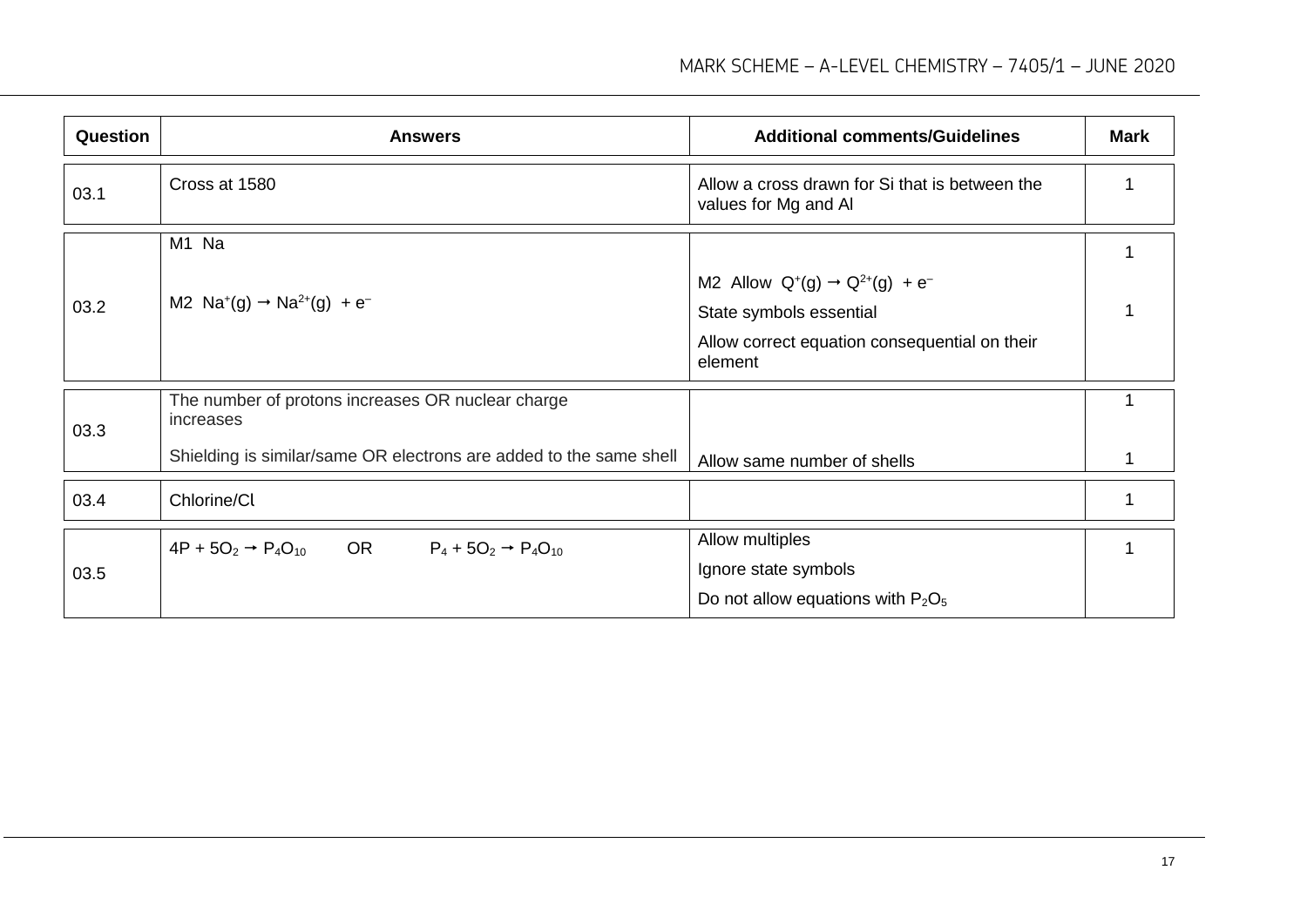| Question | <b>Answers</b>                                                                             | <b>Additional comments/Guidelines</b>           | <b>Mark</b> |
|----------|--------------------------------------------------------------------------------------------|-------------------------------------------------|-------------|
| 04.1     | (Acid) partially or slightly ionises/dissociates (in water to form H <sup>+</sup><br>(ions | Allow - does not fully ionise/dissociate        |             |
| 04.2     | $(K_a) = \frac{[H^+]}{[C_2H_5COO^-]}$<br>[C <sub>2</sub> H <sub>5</sub> COOH]              | Allow $[H_3O^+]$ for $[H^+]$<br>Do not allow () |             |

|      | M1 [C <sub>2</sub> H <sub>5</sub> COOH] = $0.125$ (mol dm <sup>-3</sup> )                                                                  | Allow consequential marking from wrong M1                                                                            |  |
|------|--------------------------------------------------------------------------------------------------------------------------------------------|----------------------------------------------------------------------------------------------------------------------|--|
|      |                                                                                                                                            | If $[C_2H_5COOH] = 0.0125$ (mol dm <sup>-3</sup> ) lose M1,<br>allow M2, M3 = 4.108 x 10 <sup>-4</sup> and M4 = 3.39 |  |
|      | M2 [H <sup>+</sup> ] = $\sqrt{k}$ a × [C <sub>2</sub> H <sub>5</sub> COOH] OR [H <sup>+</sup> ] = $\sqrt{1.35}$ × 10 <sup>-5</sup> x 0.125 |                                                                                                                      |  |
| 04.3 | M3 [H <sup>+</sup> ] = 1.30 x 10 <sup>-3</sup> (mol dm <sup>-3</sup> )                                                                     |                                                                                                                      |  |
|      | M4 pH = $-\log_{10}$ (1.30 x 10 <sup>-3</sup> ) = 2.89                                                                                     | Allow $M4 = -\log_{10} M3$<br>Answer must be to 2 decimal places                                                     |  |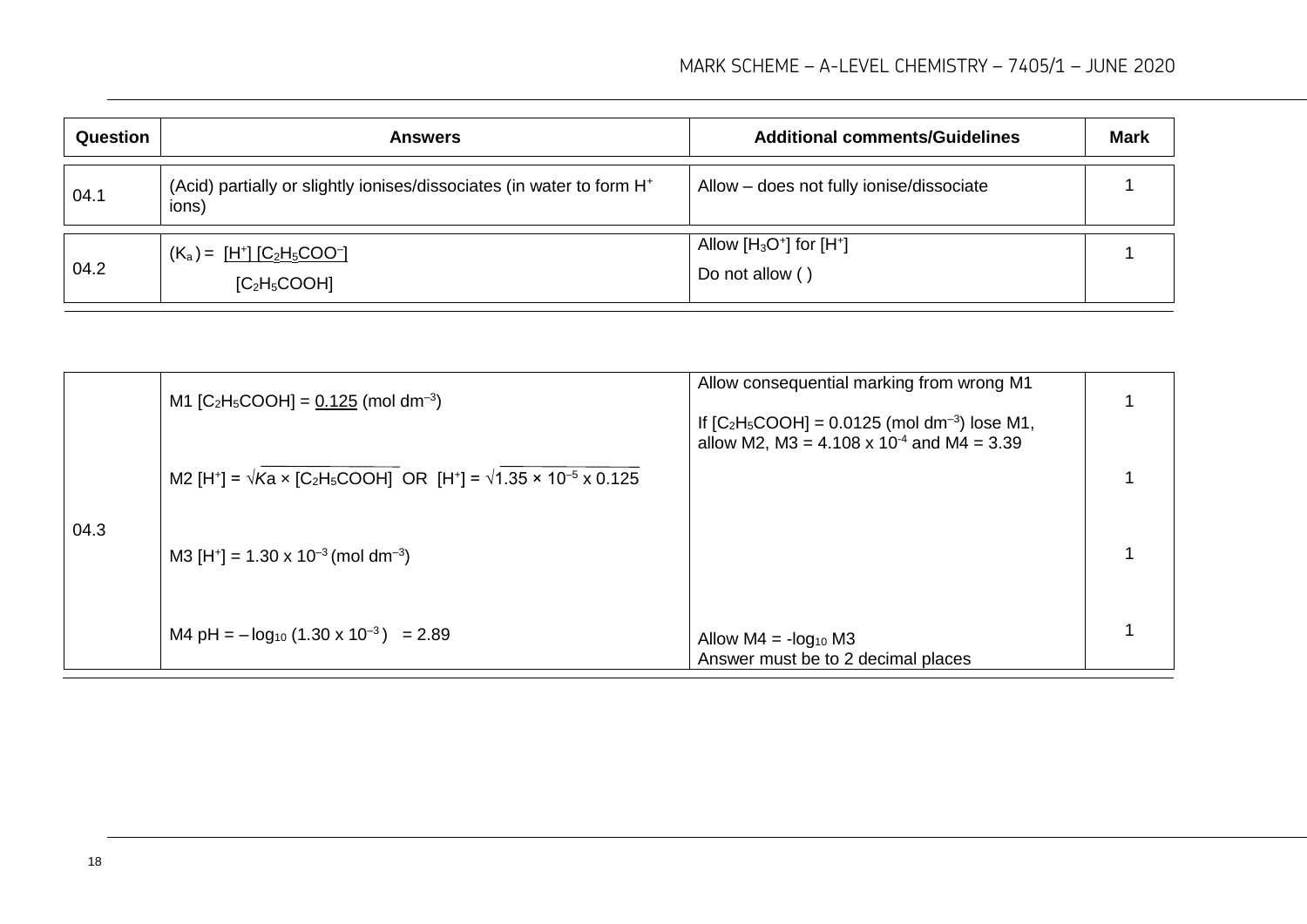|      | M1<br>$[H^+]$ = 10 <sup>-4.5</sup> = <u>3.16 x 10<sup>-5</sup></u> (mol dm <sup>-3</sup> )<br>M <sub>2</sub><br>$[C_2H_5COO^-] = [C_2H_5COOH] K_a$<br>$[H^+]$ | M2: Rearrangement<br>If rearrangement incorrect, could score M1 M4 M5<br>and M6                                                                                                                                                                                                                                            | 1<br>1 |
|------|---------------------------------------------------------------------------------------------------------------------------------------------------------------|----------------------------------------------------------------------------------------------------------------------------------------------------------------------------------------------------------------------------------------------------------------------------------------------------------------------------|--------|
|      | <b>OR</b><br>$[C_2H_5COO^-] = 0.250 \times 1.35 \times 10^{-5}$<br>$3.16 \times 10^{-5}$                                                                      |                                                                                                                                                                                                                                                                                                                            |        |
|      | $[C_2H_5COO^-] = 0.1068$ (mol dm <sup>-3</sup> )<br>M <sub>3</sub>                                                                                            |                                                                                                                                                                                                                                                                                                                            |        |
|      | $M_r$ sodium propanoate = 96<br>M4                                                                                                                            |                                                                                                                                                                                                                                                                                                                            |        |
|      | n (sodium propanoate) = $0.1068 \times 0.5 = 0.0534$<br>M <sub>5</sub>                                                                                        |                                                                                                                                                                                                                                                                                                                            |        |
| 04.4 | M6 mass (sodium propanoate, x) = $0.0534 \times 96 = 5.13$ (g)                                                                                                | M6 Allow 5.09 to 5.14 (g)                                                                                                                                                                                                                                                                                                  | 1      |
|      | Alternative M5 and M6                                                                                                                                         |                                                                                                                                                                                                                                                                                                                            |        |
|      | M5 $0.1068 \times 96 = 10.25$ (g)                                                                                                                             | $M5 = M3 \times M4$                                                                                                                                                                                                                                                                                                        |        |
|      | Mass (sodium propanoate, $x$ ) = $10.25$ = 5.13 (g)<br>M <sub>6</sub>                                                                                         | 10.25 g scores 4 marks                                                                                                                                                                                                                                                                                                     |        |
|      |                                                                                                                                                               | If Henderson Hasselbach used<br>M1 $pKa = -log(1.35e-5) = 4.87$<br>M2 $log[A^-]$ = pH -pK <sub>a</sub> + $log[HA]$<br>M3 $log[A^-]$ = 4.50 -4.87 + (-0.60206) = -0.9717<br>M4 [CH <sub>3</sub> CH <sub>2</sub> COO <sup>-</sup> ] = $10^{-0.9717}$ = 0.1067<br>M5 $M_r = 96(.0)$<br>M6 $x = 96.0 \times 0.1067/2 = 5.12$ g |        |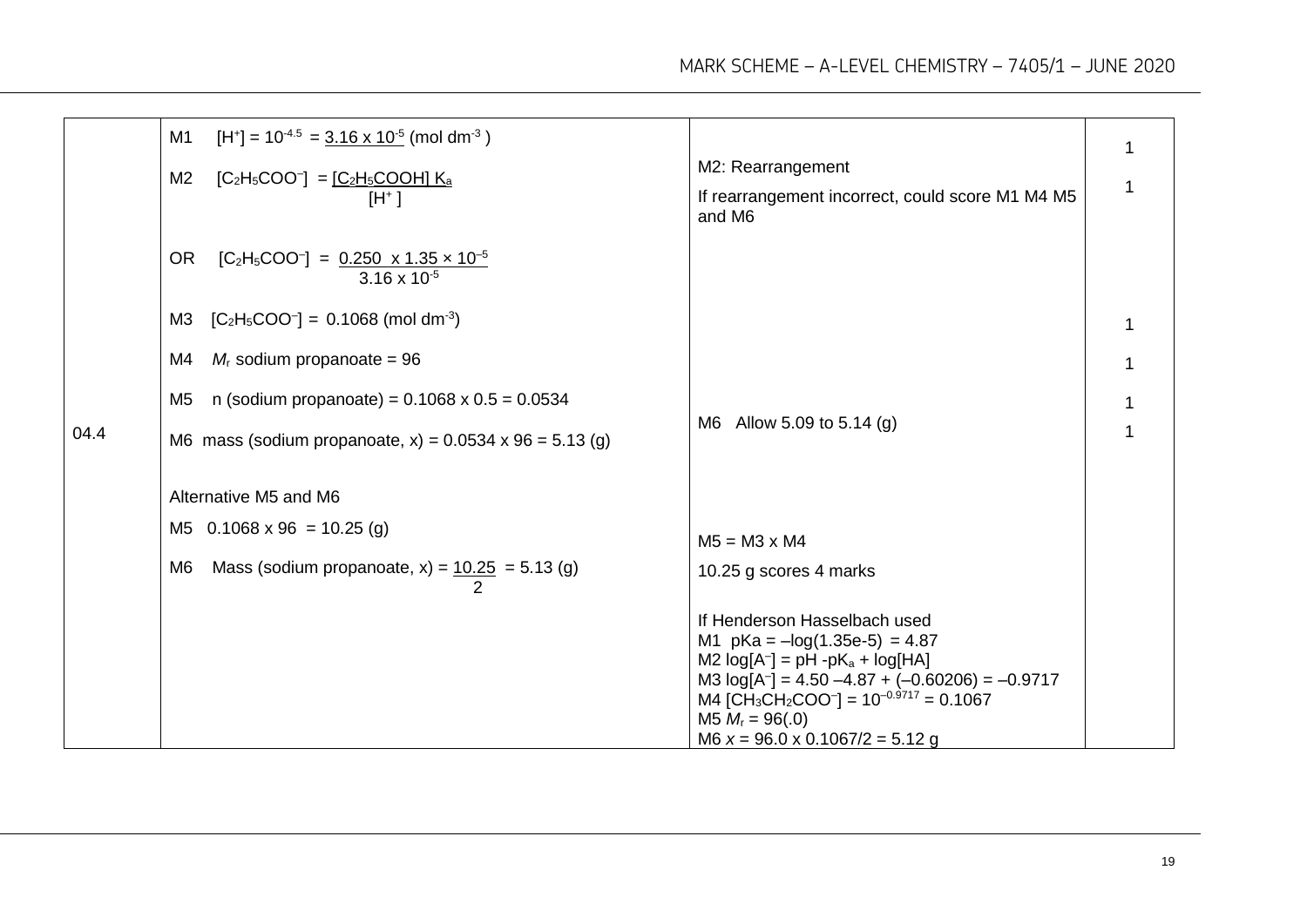| Question | <b>Answers</b>                                                                                                                                                                                      | <b>Additional comments/Guidelines</b>                                                       | <b>Mark</b> |
|----------|-----------------------------------------------------------------------------------------------------------------------------------------------------------------------------------------------------|---------------------------------------------------------------------------------------------|-------------|
|          | M1 $B = Al(H2O)3(OH)3$                                                                                                                                                                              | Ignore []                                                                                   | 1           |
|          | M2 bubbles/effervescence                                                                                                                                                                            | M2 Do not allow gas evolved                                                                 |             |
| 05.1     | M3 2 [Al(H <sub>2</sub> O) <sub>6</sub> ] <sup>3+</sup> + 3CO <sub>3</sub> <sup>2-</sup> $\rightarrow$ 2 Al(H <sub>2</sub> O) <sub>3</sub> (OH) <sub>3</sub> + 3H <sub>2</sub> O + 3CO <sub>2</sub> | M3 Ignore absence of square brackets around Al<br>complex                                   |             |
|          |                                                                                                                                                                                                     | M3 Allow correct balanced equations with<br>Na <sub>2</sub> CO <sub>3</sub>                 |             |
|          | M1 $C = [Al(OH)4]$ <sup>-</sup> OR $[Al(H2O)2(OH)4]$ <sup>-</sup> OR $[Al(OH)6]$ <sup>3-</sup>                                                                                                      |                                                                                             | 1           |
|          | M2 Excess NaOH                                                                                                                                                                                      | M2 Allow excess OH                                                                          |             |
| 05.2     | $[Al(H_2O)_6]^{3+} + 4 OH^- \rightarrow [Al(OH)_4]^- + 6 H_2O$<br>M3<br><b>OR</b>                                                                                                                   | M3 Allow equations to form $Al(H_2O)(OH)_{5}^{2-}$                                          |             |
|          | $[Al(H2O)6]^{3+} + 4 OH- \rightarrow [Al(H2O)2(OH)4]- + 4 H2O$<br><b>OR</b>                                                                                                                         | M3 Allow correct balanced equations with NaOH                                               |             |
|          | $[Al(H_2O)_6]^{3+} + 6 OH^- \rightarrow [Al(OH)_6]^{3-} + 6 H_2O$                                                                                                                                   |                                                                                             |             |
| 05.3     | $[Al(EDTA)]^-$                                                                                                                                                                                      | Do not penalise absence of square brackets                                                  | 1           |
|          | $[Al(H_2O)_6]^{3+}$ + H <sub>2</sub> O $\Rightarrow$ $[Al(H_2O)_5(OH)]^{2+}$ + H <sub>3</sub> O <sup>+</sup> OR<br>M1                                                                               | Accept other equations                                                                      | 1           |
|          | $[Al(H2O)6]3+ \Rightarrow [Al(H2O)5(OH)]2+ + H+$                                                                                                                                                    |                                                                                             |             |
| 05.4     | M2 $Al^{3+}$ has a small size and high charge OR has a high charge<br>density                                                                                                                       | M2 Allow the aluminium ion has a small size and<br>high charge OR has a high charge density | 1           |
|          | M3 Weakens the OH bond (in water) releasing H <sup>+</sup> ions                                                                                                                                     |                                                                                             |             |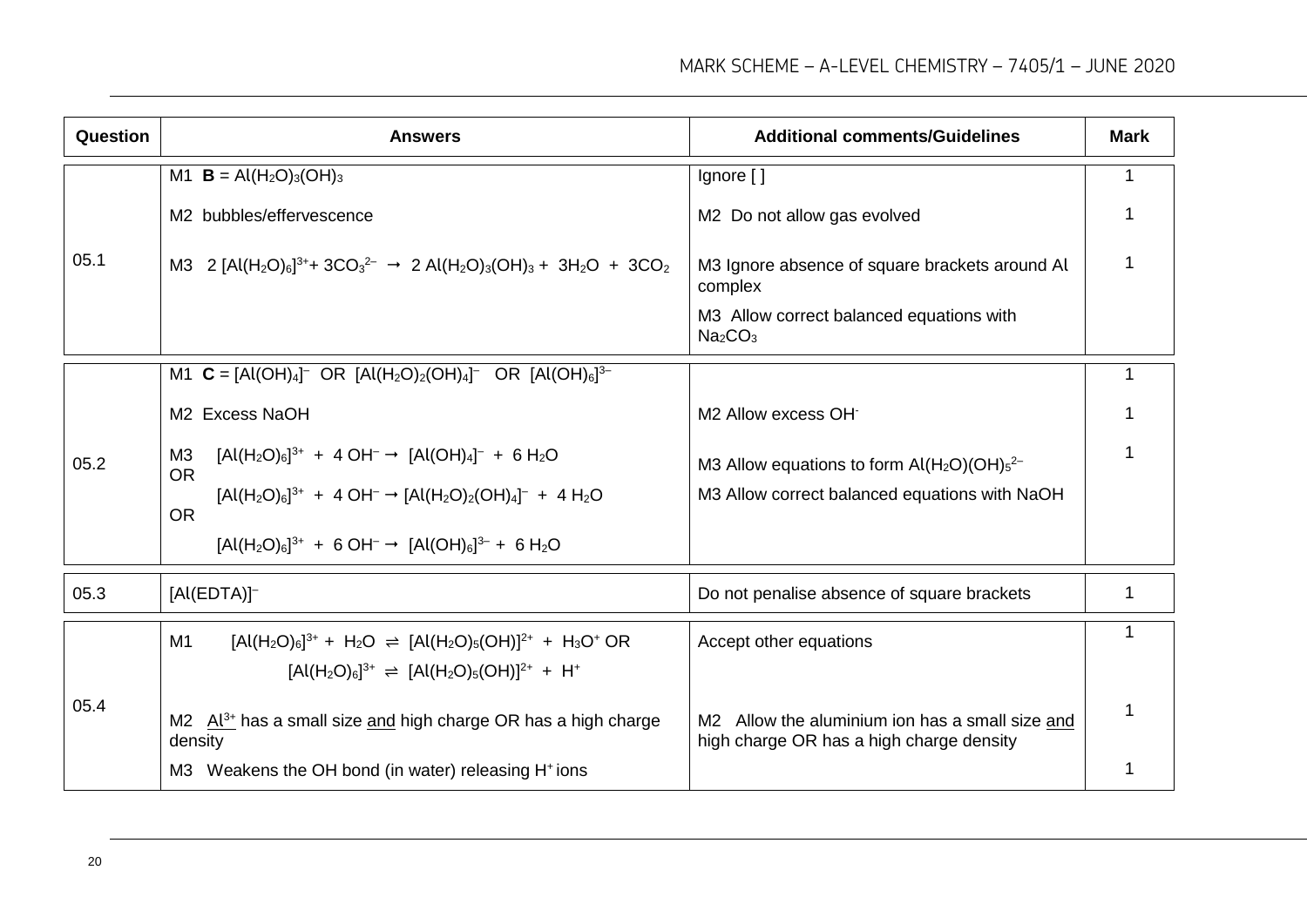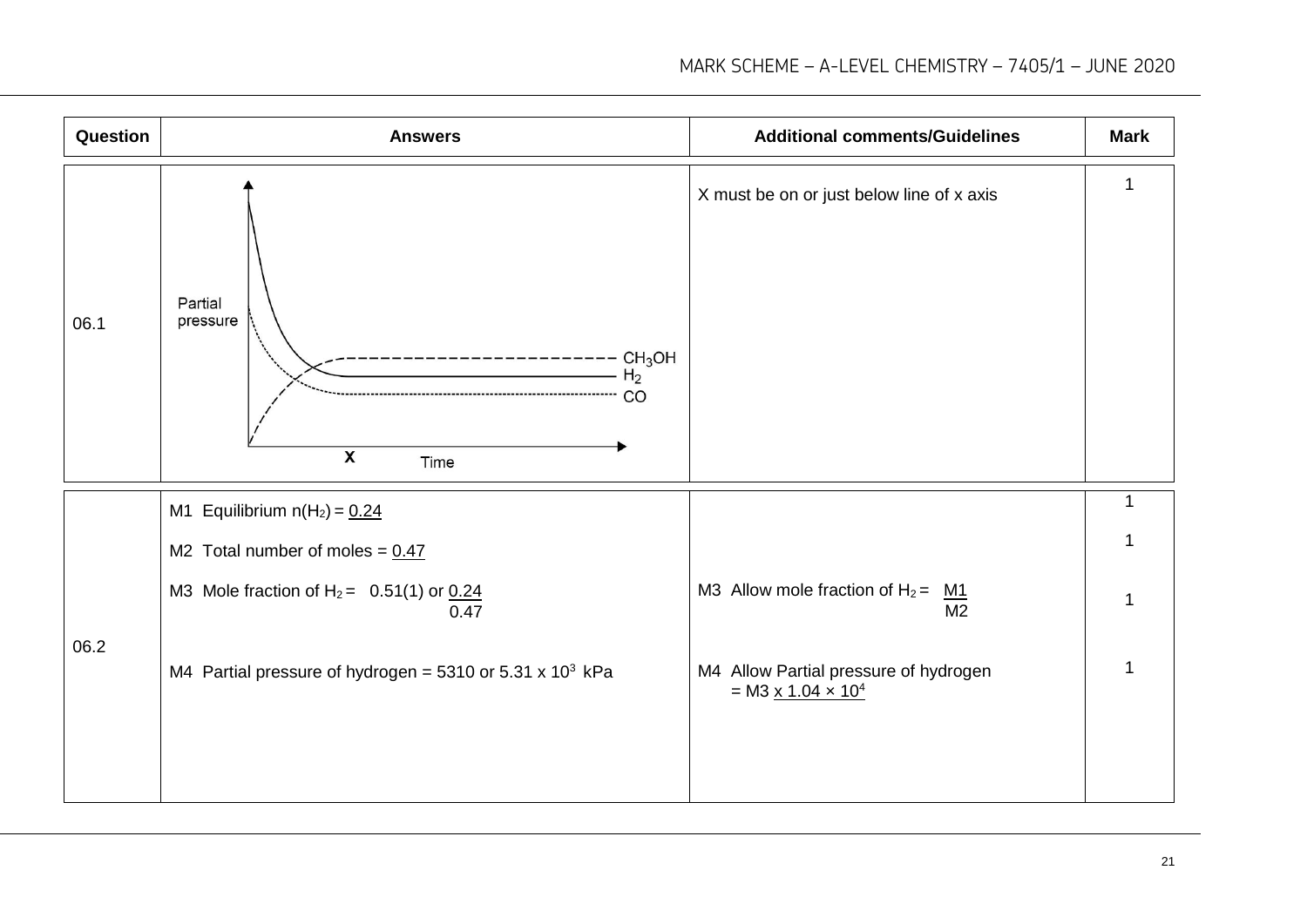| 06.3 | M <sub>1</sub><br>$K_{p} =$<br>$ppCH_3OH$<br>OR pCH <sub>3</sub> OH<br>$ppH22$ x ppCO<br>$pH_2^2$ x pCO                                 | Do not allow square brackets                                                                                                                                                                     |   |
|------|-----------------------------------------------------------------------------------------------------------------------------------------|--------------------------------------------------------------------------------------------------------------------------------------------------------------------------------------------------|---|
|      | $Pa^{-2}$ or $kPa^{-2}$                                                                                                                 | Allow any pressure to power of $^{-2}$                                                                                                                                                           |   |
| 06.4 | M1 Increases                                                                                                                            |                                                                                                                                                                                                  |   |
|      | M <sub>2</sub> No effect                                                                                                                |                                                                                                                                                                                                  | 1 |
|      | M1 No effect                                                                                                                            |                                                                                                                                                                                                  |   |
| 06.5 | M2 Increases rate of forward and backward reaction<br>equally/by the same amount OR catalyst does not affect<br>position of equilibrium | M2 Allow Catalyst does not appear in the $Kp$<br>expression<br>M2 Allow Only temperature affects Kp<br>Ignore Catalysts increase the rate of reaction<br>or rate at which equilibrium is reached |   |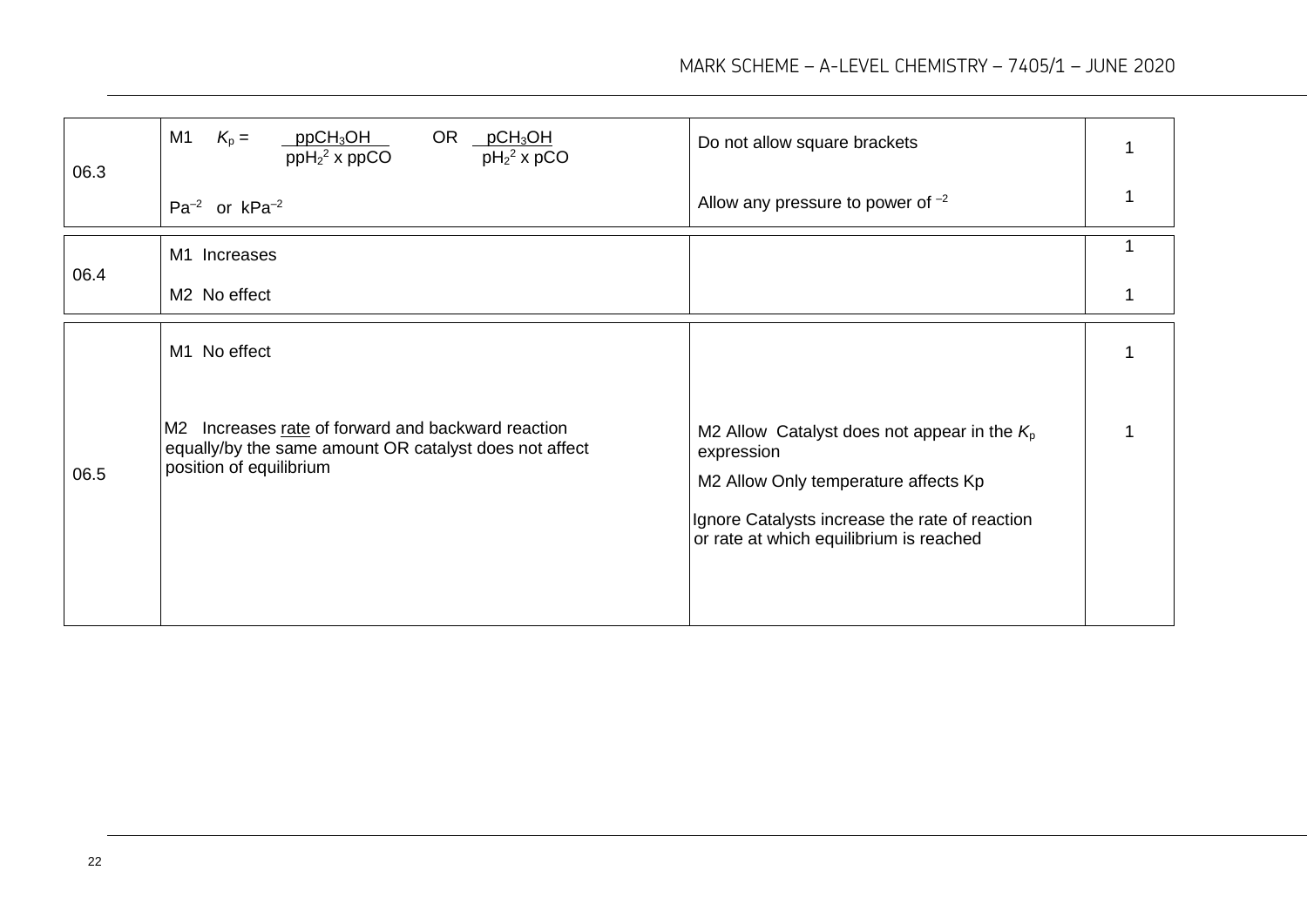| Question | <b>Answers</b>                                                                                                                                                                                                                                                                                                                                                                                                                                                                                                                                                                                                                                                                                                                                        | <b>Additional comments/Guidelines</b>                                                                                                                                                                                                                                                                                                                                                                                                                                                | <b>Mark</b> |
|----------|-------------------------------------------------------------------------------------------------------------------------------------------------------------------------------------------------------------------------------------------------------------------------------------------------------------------------------------------------------------------------------------------------------------------------------------------------------------------------------------------------------------------------------------------------------------------------------------------------------------------------------------------------------------------------------------------------------------------------------------------------------|--------------------------------------------------------------------------------------------------------------------------------------------------------------------------------------------------------------------------------------------------------------------------------------------------------------------------------------------------------------------------------------------------------------------------------------------------------------------------------------|-------------|
| 07       | This question is marked using levels of response. Refer to the Mark<br>Scheme Instructions for Examiners for guidance on how to mark<br>this question.<br>Level 3<br>5-6 marks<br>All stages are covered and the description of each stage is<br>generally correct and virtually complete. Answer is communicated<br>coherently and shows a logical progression from stage 1 to stage 2<br>and stage 3.<br>Level <sub>2</sub><br>3-4 marks<br>All stages are covered but the description of each stage may be<br>incomplete or may contain inaccuracies OR two stages are covered<br>and the explanations are generally correct and virtually complete.<br>Answer is mainly coherent and shows progression from stage 1 to<br>stage 2 and/or stage 3. | Indicative chemistry content<br><b>Stage 1 electron pairs</b><br>1a XeF <sub>4</sub> 4BP and 2LP around Xe<br>1b $PF_3$ 3BP and 1LP around P<br><b>Stage 2 explanation of shapes</b><br>2a XeF <sub>4</sub> is square planar<br><b>Or</b><br>$PF_3$ is pyramidal (allow tetrahedral)<br>2b<br><b>Or</b>                                                                                                                                                                              | 6           |
|          | Level 1<br>1-2 marks<br>Two stages are covered but the description of each stage may be<br>incomplete or may contain inaccuracies, OR only one stage is<br>covered but the explanation is generally correct and virtually<br>complete.<br>Answer includes isolated statements and these are presented in a<br>logical order.<br>Level 0<br><b>0 marks</b> Insufficient correct chemistry to gain a mark.                                                                                                                                                                                                                                                                                                                                              | 2c Electron pairs repel as far as possible or<br>Lone pair repels more than bonding pairs<br><b>Stage 3 IMF</b><br>The relative strength of the intermolecular<br>forces in the molecules must be explained to<br>gain maximum marks.<br>3a $XeF_4$ has vdw forces and $PF_3$ has dipole-<br>dipole forces (and vdw)<br>3b Stronger/more intermolecular forces in XeF <sub>4</sub><br>3c Due to larger $M_r$ or more electrons or larger<br>molecules or packs more closely together |             |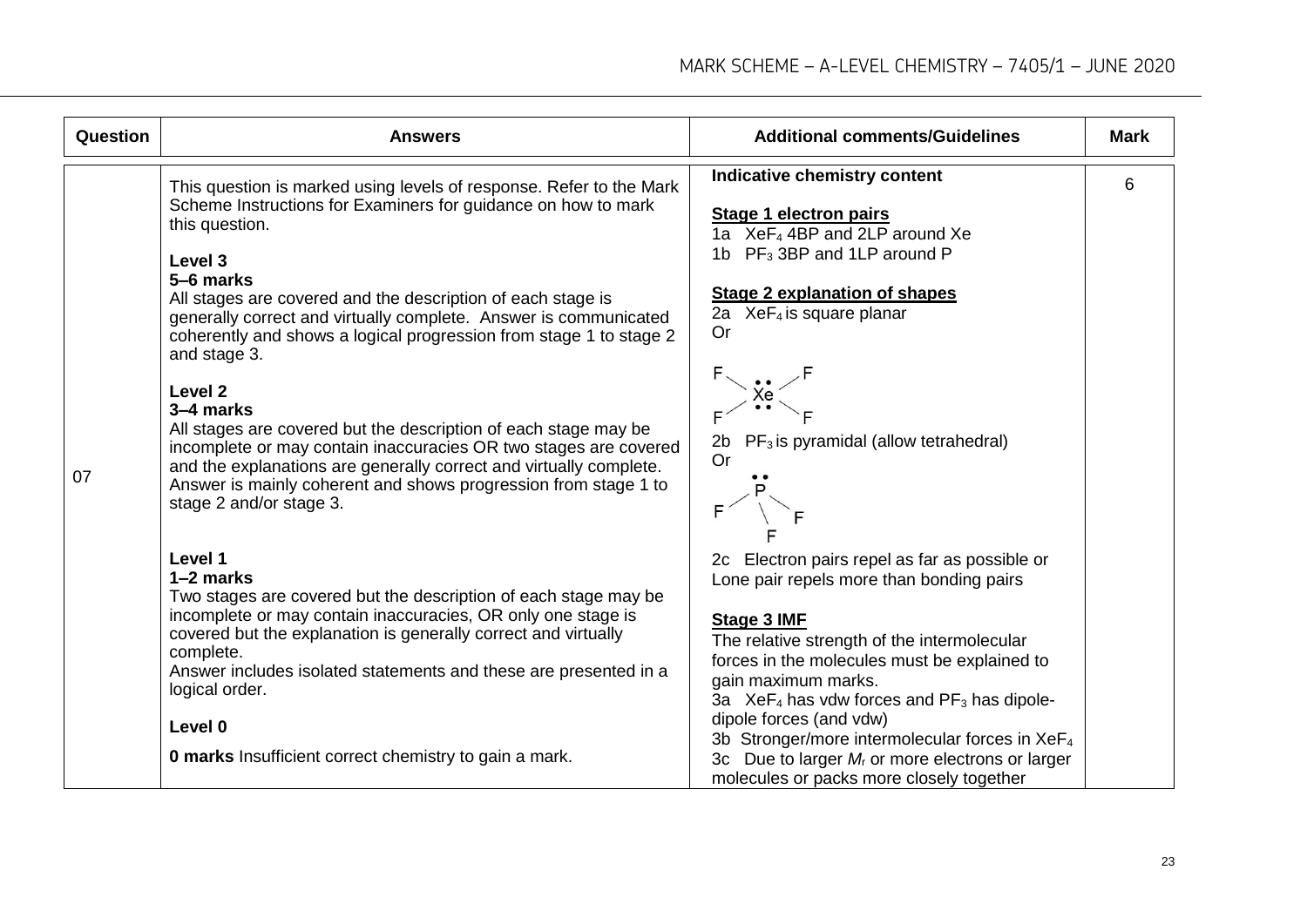| MARK SCHEME - A-LEVEL CHEMISTRY - 7405/1 - JUNE 2020 |  |  |
|------------------------------------------------------|--|--|
|                                                      |  |  |

| Question | <b>Answers</b>                                                                                                                            | <b>Additional comments/Guidelines</b>                   | <b>Mark</b> |
|----------|-------------------------------------------------------------------------------------------------------------------------------------------|---------------------------------------------------------|-------------|
|          | M1 $n(S_2O_3^2) = 33.50 \times 0.100 \div 1000 = 0.00335$                                                                                 |                                                         |             |
|          | M2 $n(l2) = 0.00335 \div 2 = 0.001675$ (from eqn 2)                                                                                       | $M2 = M1 \div 2$                                        |             |
|          | M3 $n(CIO^{-})$ in 25 cm <sup>3</sup> pipette = 0.001675 (from eqn 1)                                                                     | $M3 = M2$                                               |             |
|          | M4 n(ClO <sup>-</sup> ) in 100 cm <sup>3</sup> flask = 0.001675 $\times$ 4 = 0.00670<br>$= n(NaClO)$ in original 10cm <sup>3</sup> sample | $M4 = M3 \times 4$                                      |             |
| 08.1     | M5 mass (NaClO) = $0.00670 \times 74.5 = 0.499$ g                                                                                         | $M5 = M4 \times 74.5$                                   |             |
|          | M6 mass (bleach) = $10.0 \times 1.20 = 12 g$                                                                                              | $M6$ = mass of bleach                                   |             |
|          | M7 % by mass of NaClO = $0.499 \times 100$ = 4.16 %<br>12                                                                                 | $M7 = (M5 \div M6) \times 100$ to 3 significant figures |             |
|          |                                                                                                                                           | Allow 4.15% to 4.17%                                    |             |
|          |                                                                                                                                           |                                                         |             |
| 08.2     | 0.45%                                                                                                                                     |                                                         |             |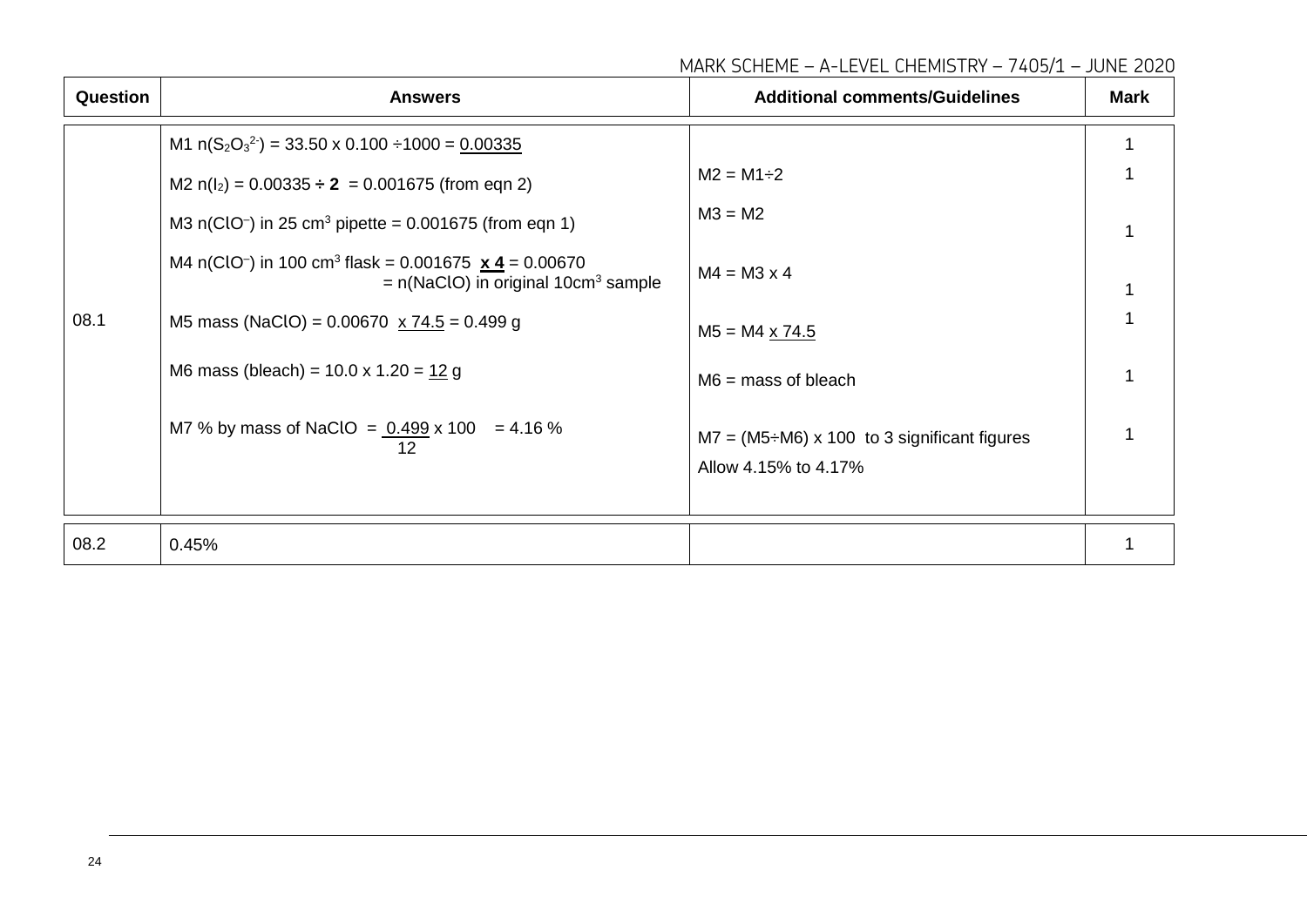| Question | <b>Answers</b>                                                                                                                   | <b>Additional comments/Guidelines</b>                                                                       | <b>Mark</b> |
|----------|----------------------------------------------------------------------------------------------------------------------------------|-------------------------------------------------------------------------------------------------------------|-------------|
| 09.1     | Colourless (solution)                                                                                                            | Allow no (visible) change, no reaction or no ppt<br>(formed)                                                | 1           |
|          |                                                                                                                                  | Ignore none or nothing                                                                                      |             |
|          | M1 Misty or steamy or white fumes/gas                                                                                            |                                                                                                             |             |
| 09.2     | M2 NaCl + $H_2SO_4 \rightarrow NaHSO_4$ + HCl<br><b>OR</b><br>2NaCl + $H_2SO_4 \rightarrow Na_2SO_4$ + 2HCl                      | Accept multiples                                                                                            |             |
|          | M3 Base OR proton acceptor                                                                                                       |                                                                                                             |             |
|          | $2NaBr + 2H_2SO_4 \rightarrow Na_2SO_4 + Br_2 + SO_2 + 2H_2O$ OR<br>M1<br>$2Br + 2H^+ + H_2SO_4 \rightarrow SO_2 + Br_2 + 2H_2O$ | M1 Allow ionic equations<br>$2Br^{-}$ + $2H_2SO_4$ $\rightarrow$ $Br_2$ + $SO_4^{2-}$ + $SO_2$ + $2H_2O$ OR | 1           |
| 09.3     |                                                                                                                                  | $2Br^- + 4H^+ + SO_4^2 \rightarrow Br_2 + SO_2 + 2H_2O$                                                     |             |
|          | Br changes oxidation state from -1 to 0 and is oxidised                                                                          |                                                                                                             |             |
|          | S changes oxidation state from $+6$ to $+4$ and is reduced                                                                       |                                                                                                             |             |
|          | M1 Yellow or orange solution                                                                                                     | M1 Do not accept brown solution                                                                             |             |
| 09.4     | M2 $Cl_2 + 2Br^- \rightarrow 2Cl^- + Br_2$                                                                                       | M2 Accept multiples                                                                                         |             |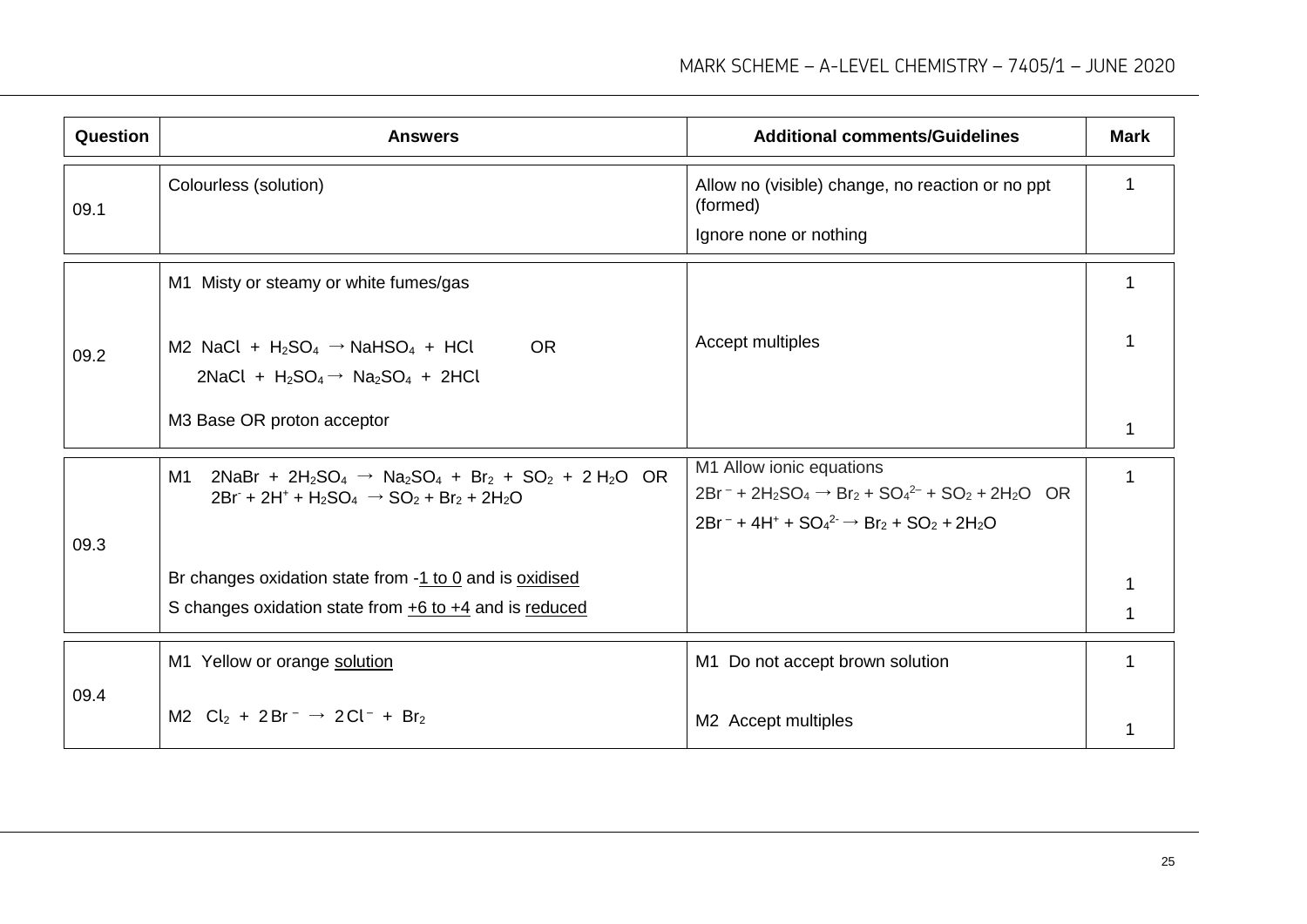| Question | <b>Answers</b>                                                                                                           | <b>Additional comments/Guidelines</b>                                                                                                    | <b>Mark</b> |
|----------|--------------------------------------------------------------------------------------------------------------------------|------------------------------------------------------------------------------------------------------------------------------------------|-------------|
|          | $\Delta H = (-201 + -242) - (-394)$<br>M <sub>1</sub><br>M <sub>2</sub><br>$\Delta H = -49$ (kJ mol <sup>-1</sup> )      | Allow consequential marking<br>M2 1 mark for $\Delta H$ = +49 (kJ mol <sup>-1</sup> )                                                    |             |
|          | M3 $\Delta S = -180$ (J K <sup>-1</sup> mol <sup>-1</sup> )                                                              |                                                                                                                                          |             |
|          | M4 $\Delta G = \Delta H - T \Delta S$                                                                                    | M4 Recall this equation. If M4 incorrect cannot<br>score M6                                                                              |             |
| 10.1     | M5 $\Delta G = -49 - \left[ 890 \times -\frac{180}{1000} \right]$ or M3÷1000                                             | M5 Conversion of $\Delta S$ into kJ mol <sup>-1</sup><br>$\Delta G = M2 - (890 \times M3)$<br>1000                                       |             |
|          | M6 $\Delta G = 111$ (kJmol <sup>-1</sup> )                                                                               | If $\Delta S$ not converted to kJ in M5, answer is<br>+160151 kJmol <sup>-1</sup> = 5 marks                                              | 1           |
|          | M1 $\Delta H$ = intercept of y axis = 145 (kJ mol <sup>-1</sup> )                                                        | M1 Value between 144 and 146 kJ mol <sup>-1</sup>                                                                                        |             |
| 10.2     | M2 Gradient = $-\Delta S$ or a negative value                                                                            |                                                                                                                                          |             |
|          | M3 Gradient x 1000                                                                                                       |                                                                                                                                          |             |
|          | M4 $\Delta S$ = +167 to +173 (J K <sup>-1</sup> mol <sup>-1</sup> )                                                      | M4 + 0.167 to +0.173 scores 2 for $\Delta S$<br>$-167$ to $-173$ scores 2 for $\Delta S$<br>$-0.167$ to $-0.173$ scores 1 for $\Delta S$ |             |
| 10.3     | Above 845 K reaction becomes (thermodynamically) feasible OR<br>Below 845 K reaction is not (thermodynamically) feasible | Allow 845 to 860                                                                                                                         |             |